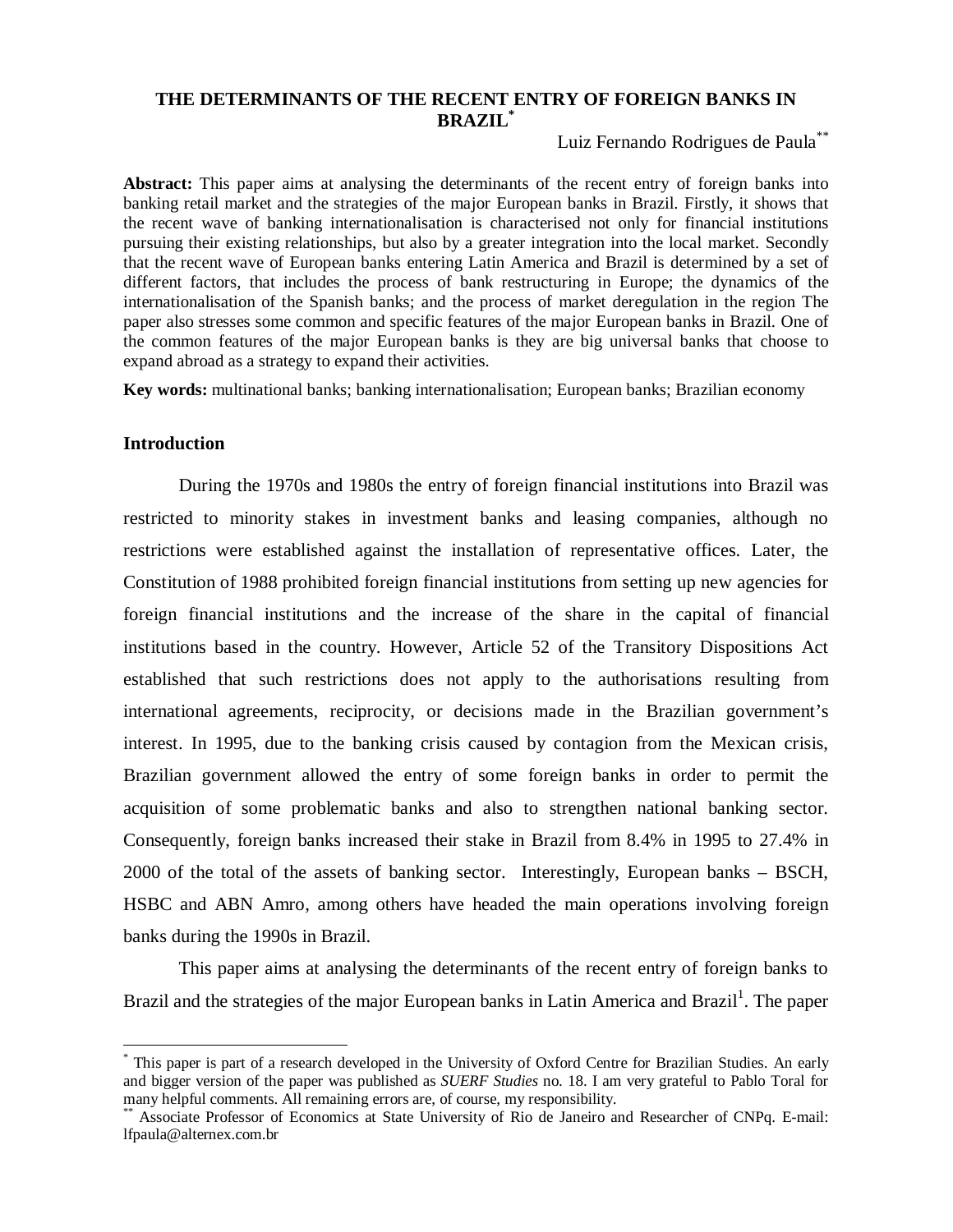in divided into five sections. Section 1 focuses on the determinants of the banking internationalization process, while section 2 examines the determinants of the foreign banks entry in Brazil. Section 3 examines the recent penetration of European banks in Brazil. Section 4 analyses the expansion strategies of the major European banks in Latin America: BSCH, BBVA, HSBC and ABN Amro. Finally, section 5 summarises the main arguments developed in the paper.

## **1 Banking Internationalisation: the rationale of the expansion strategy**

The pace of cross-border consolidation of financial institutions has increased over the last few years, and has recently reached the retail banking market. For the purpose of this section, the relevant question is: *Why do banks headquartered in particular countries set up branches or subsidiaries in foreign countries?*

The literature of the 1970s and 1980s (Grubel, 1977; Aliber, 1984), generally speaking, built a theory of international banking heavily based on the theory of direct foreign investment in manufacturing, as advanced by Kindleberger (1969), Vernon (1966) and Caves (1971). According to this explanation, multinational banks have some comparative advantages. Banks go abroad to serve their domestic customers who have gone abroad, which is sometimes called the 'gravitational pull effect'. Multinational banking grows in parallel with the direct foreign investment as banks try to meet the demand for banking services of multinational firms abroad. This bank behaviour of moving abroad is seen as a defensive attitude necessary to assure the continued business with the domestic parents of foreign subsidiaries so that the existing flow of information resulting from the bank-client relationship will not be pre-empted by a competitor bank. Secondarily, multinational service banks also do some business with local and wealthy individuals by offering them specialised services and information required for trade and capital market dealings with their native countries.

The explanation of the motives as to why a bank expands abroad can be interpreted in price-theoretic terms: "The continuous commercial contacts between the bank and manufacturing firm permit the bank to have access to information about the firm's financial conditions at such a low cost and high speed that it is in a better position than any other

 $\frac{1}{1}$  Therefore, it aims only at analysing the *determinants* of the recent entry of foreign banks into banking retail market in Brazil, but not the *impacts* of this process. The effects of the foreign banks entry in Brazil are analysed by Carvalho (2002) and Paula (2002b).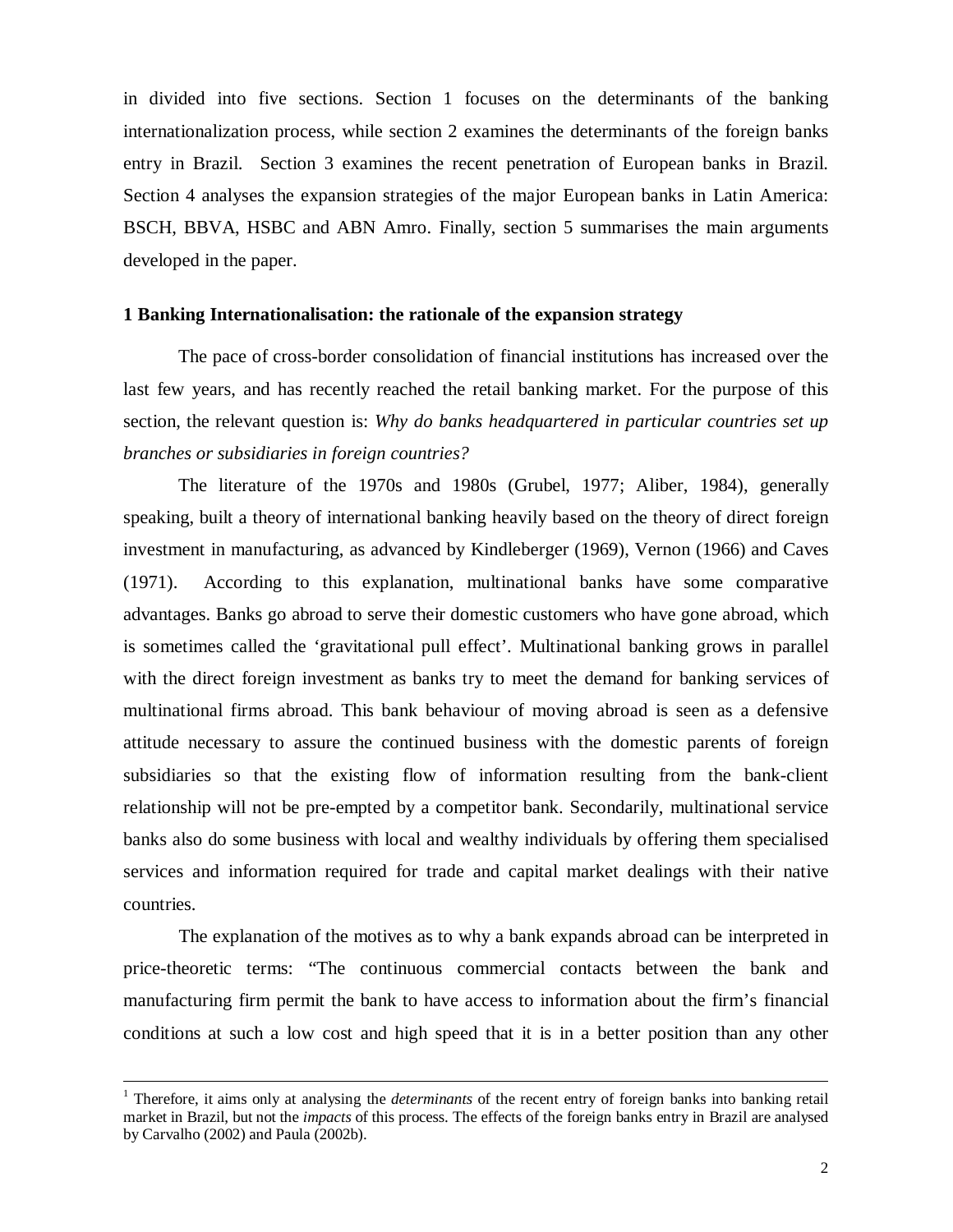competitor to evaluate and respond to the firm's demand for loans". Thus, "the ability to draw on the information and personal contacts between the bank's and manufacturing firm's parents in a [foreign country] at very low marginal cost represents the main source of comparative advantage that the bank's foreign branch has in dealing with the firm's subsidiary abroad in competition with the local banks" (Grubel, 1977, pp. 352-3). From this point of view, the internalisation of information is considered the principal advantage of the multinational bank. Indeed, this is the case of the large US banks that are involved in wholesale and business banking. The connection with other US businesses and with the local customers of these businesses creates the opportunity to internalise information at a low cost.

Historically, as stressed by Focarelli and Pozzolo (2000, p.1, italics added), "the pattern of bank international shareholdings followed that of the economic integration between countries: banks extended their activities abroad in order to provide services to their homecountry clients in international transactions; afterwards, with a growing understanding of the foreign market (in particular of regulatory and institutional aspects) and a developed network of relationships with local financial institutions, some banks were induced to increase the range of their operations and provide services to the local population too. Although this account is likely to be accurate in general (…) *today the actual pattern of bank international shareholdings depends on a wider range of factors than just the overall degree of economic integration between countries*". In particular, Gruble's theory of internalisation cannot be applied to the retail banking market, since the majority of the retail customers of foreign banks, in this case, have no previous connection with the banks in their native countries.

The recent wave of banking internationalisation is characterised not only by financial institutions following their existing relationships, but also (and increasingly) by global banks seeking to widen their activities in the financial markets of the host-country mainly through the acquisition of majority, controlling stakes, or the acquisition of minority, non-controlling stakes. Thus, the present strategy of global, universal banks is aimed at diversifying their activities into some domestic financial markets through a network of branches and greater integration into the local market, while in the past multinational bank strategies were geared mainly to serving their home-country (corporate) customers, and also to giving some support to domestic firms to access the international financial market. Such a new strategy has been, to a larger extent, stimulated by the gradual flexibility or even in some cases the abolition of legal restrictions concerning the presence of multinational banks in local markets, both in developed and developing countries (Freitas, 1999).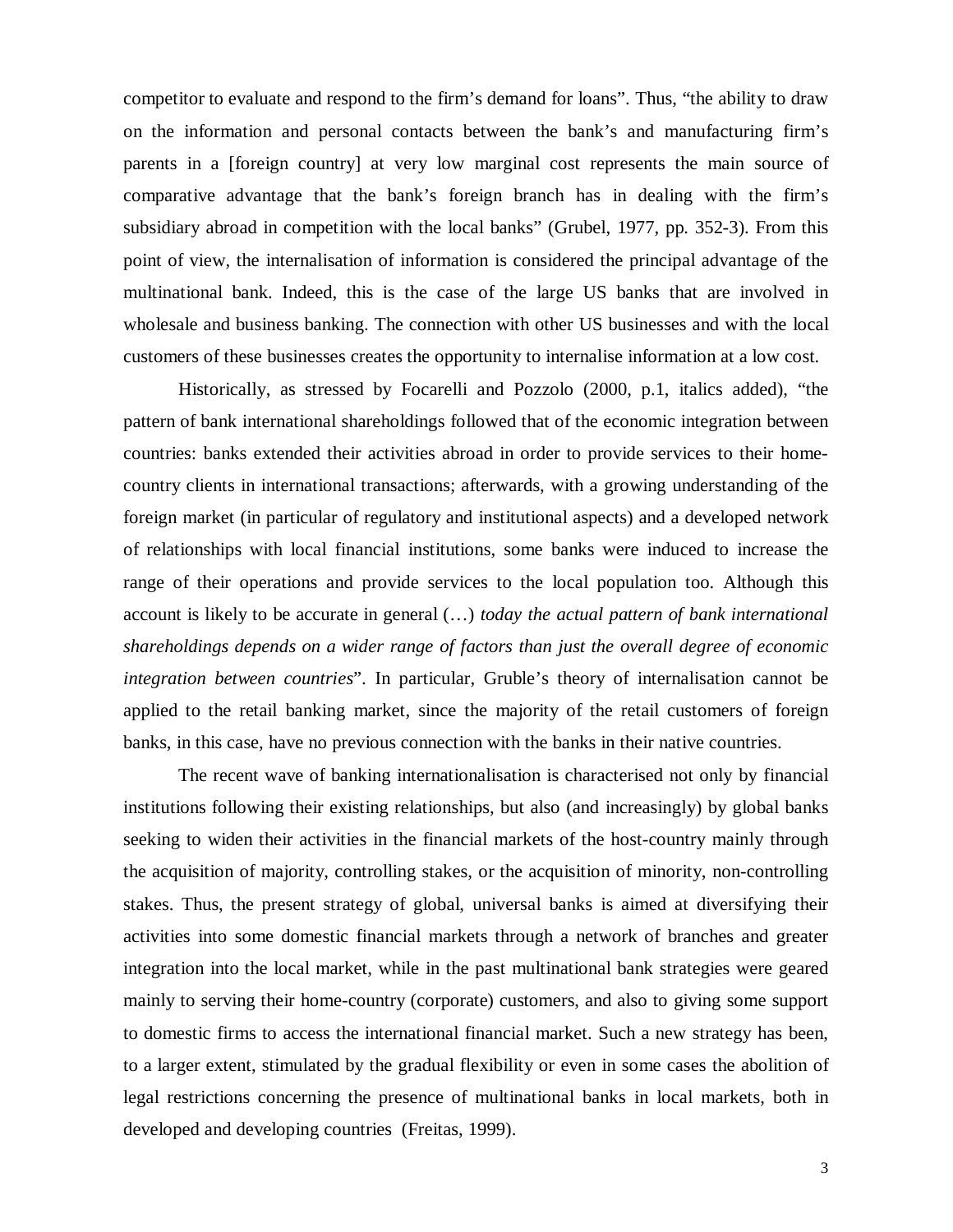There are few recent works that try to establish a pattern of expansion for the recent wave of banking internationalisation<sup>2</sup>. One of the most common explanations is related to the effects of the increase in the banking competition caused by financial deregulation. As margins and fees are tightened in domestic financial services area, financial firms seek to expand overseas to generate higher returns. Thus, with banks' net interest margins under downward pressure due to the increase of banking competition, and as the big financial institutions are in general based in mature economies, that is with low potential for growth, some banks are seeking to diversify geographically their activities for markets with potential of growth and/or with greater net interest margins. Generally speaking, banking internationalisation results from the tendency towards an increase in the minimum scale necessary for a bank to remain competitive in order to enhance its ability to generate profits. Another explanation is that there are potential risk-reduction gains from the diversification of income from multiple products, client groups and geographies in multi-activity financial services organisations, and these gains increase with the number of activities undertaken.

Overall, the empirical evidence in the literature (Deminguc-Kunt and Huizinga, 1998; Claessens et al, 1998) shows that foreign financial institutions are *less* efficient than domestic institutions, unless in developed countries. To analyse this statement Berger et al (2000b) examined two hypotheses:

(a) *home field advantage hypothesis*, under which domestic institutions are generally more efficient than institutions from foreign nations; the advantage is in part due to organizational diseconomies in operating (for instance, turf battles between staff in different nations) or monitoring an institution from a distance (it can be difficult to evaluate the behaviour and effort of managers in a distant market), or in part because of other barriers, including differences in language, culture, currency, regulatory/supervisory structures or explicit, or implicit barriers against foreign institutions;

(b) *global advantage hypothesis*, under which some efficiently managed foreign institutions are able to overcome the cross-border disadvantages and operate more efficiently than the domestic institutions in other nations, as they have higher efficiency when operating in other nations by spreading their superior managerial skills or best-practice policies and procedures over more resources, lowering operational costs, or obtaining diversification of risks that allows them to undertake higher expected return investments.

 $2$  There are some few exceptions. See, for instance, Berger et al (2000), and Focarelli and Pozzolo (2000).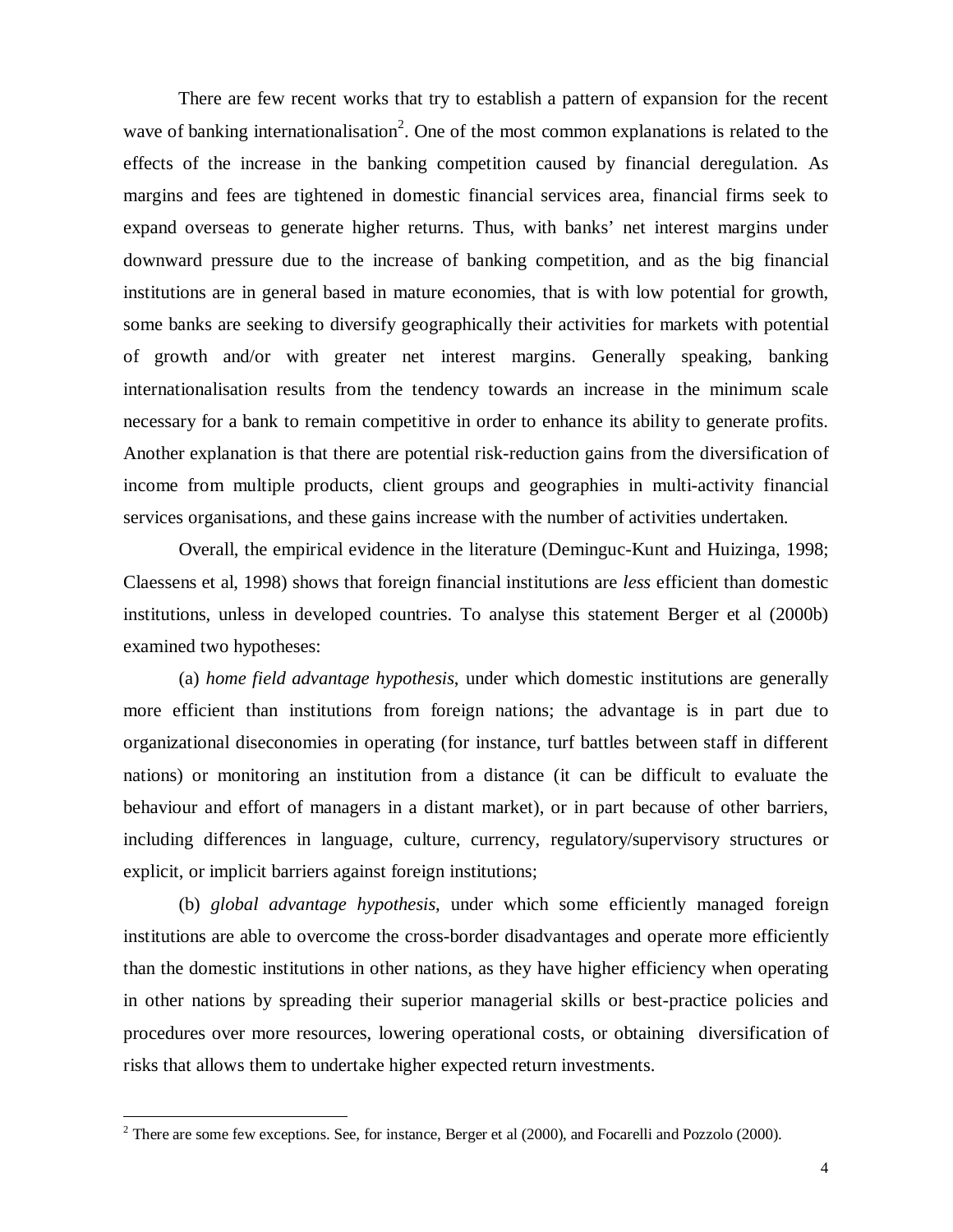Testing these hypothesis in five countries (France, Germany, Spain, the UK, and the US) during the 1990s, Berger et al (2000) shows evidence in favour of *a limited form of global advantage hypothesis* in which only efficient institutions in one or a limited number of nations with specific favourable market or regulatory/supervisory conditions in their home countries can operate more efficiently than domestic institutions in other nations. This finding also suggest that some banking organisations can operate in foreign countries at or above the efficiency levels of domestic banks, paving the way for some additional global consolidation. A study made by Focarelli and Pozzolo (2000) shows in the same connection that banks with cross-border shareholdings are larger and have headquarters in countries with a more developed and efficient market. *Banks operating in countries where the banking sector is larger and more profitable should be able to export a superior skill and are therefore more likely to expand their activities abroad*. In particular, local markets opportunities - that combines a higher expected rate of economic growth, the more stable economic conditions and the banks' inefficiency in the destination country are the main determinants of a banks' decision to expand abroad. Banks prefer to invest in countries where expected profits are larger, owing to higher expected economic growth and the prospect of reducing local banks' inefficiency. Profit opportunities in host market have become a key factor in determining the pattern of foreign bank shareholdings, that includes more varied forms of foreign bank participation, such as full acquisition, target purchases of specific activities, joint ventures or alliances with local banks.

## **2 Determinants of the foreign banks entry in Latin America and Brazil**

From the former section one can ascertain that, both from a historical-empirical and a theoretical-analytical point of view there are strong reasons to believe that the process of consolidation in banking industry is an international phenomenon, as a result of financial deregulation and technological changes. The new phase of banking internationalisation is a consequence of this process, with financial institutions seeking to diversify their activities – in terms of products and services, and/or geographically – and to increase their minimum scale of operations to remain competitive and to enhance their ability to generate profits.

Banking crises, deregulation and globalisation of financial services have led to a significant increase in the presence of foreign banks in emerging economies in the second half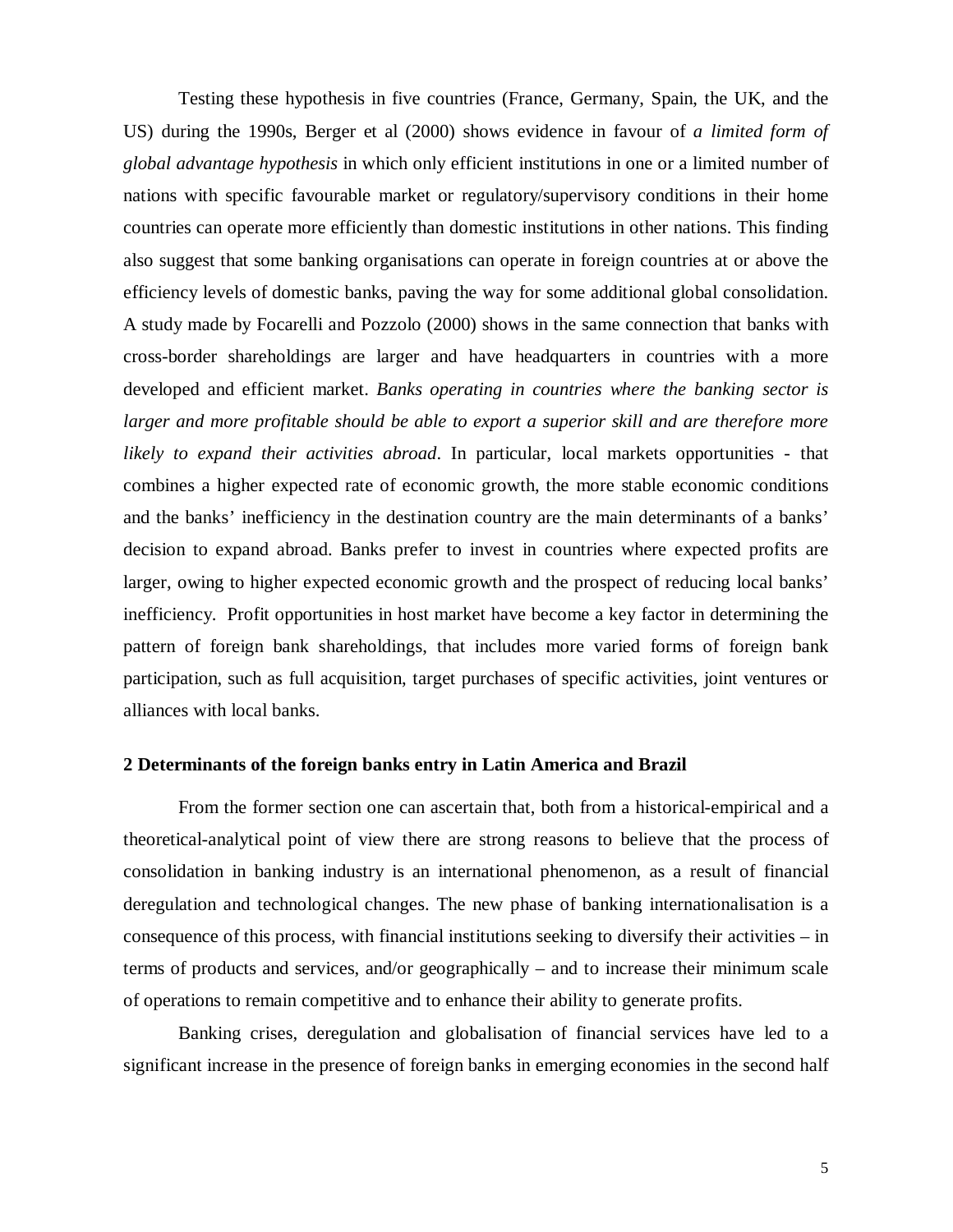of the 1990s<sup>3</sup>. Banking consolidation has accelerated in the banking industry in emerging market economies recently, changing a traditionally highly protected industry. In this connection, Hawkins and Mihaljek (2001, p. 3) states that "global market and technology developments, macroeconomic pressures and banking crises in the 1990s have forced the banking industry and the regulators to change the old way of doing business, and to deregulate the banking industry at the national level and open up financial markets to foreign competition. (…) These changes have significantly increased competitive pressures on banks in the emerging economies and have led to deep changes in the structure of the banking industry".

Latin America – including Brazil received one of the biggest influxes of foreign direct investment (FDI) in the banking sector during the 1990s. However, one cannot understand the wave of bank FDI apart from the general movement of FDI to Latin America during the nineties. Indeed, the Latin America and Caribbean region received record levels of FDI in the nineties, with inflows totalling US\$ 76.7 billion only in 1998, an amount that corresponds to around 41% of total FDI flows to developing countries. On the other hand, 42% of these inflows were concentrated in a single country, Brazil - the biggest country of the region and since 1996 the leading Latin American FDI recipient and the second-largest destination for FDI among developing countries (ECLAC, 2000, p.35-6).

Some of the main determinants of the expansion of European banks in Latin America can be summarised as follows:

 *The process of restructuring of the banking sector under European economic and monetary union*. For some European banks, expanding abroad is not only a source of earnings diversification, but also a way of strengthening their position in the European banking market considering the increasing market competition of banking in the European Economic Area. The European bank's strategy for Latin America may be interpreted as a response to this more competitive environment, in which several factors had been eroding income from traditional banking business. Further, due to political and regulatory constraints, there are some impediments to M&As within EU

<sup>&</sup>lt;sup>3</sup> According to Hawkins and Mihaljek (2000, p. 24), in Central Europe, the share of foreign banks in terms of both total of assets and capital is now around two thirds or higher, making these countries' banking systems among the most open in the world, while in Latin America, the market share of foreign banks rose from an average of 7 % in the beginning of the 1990s to 40% in 2000.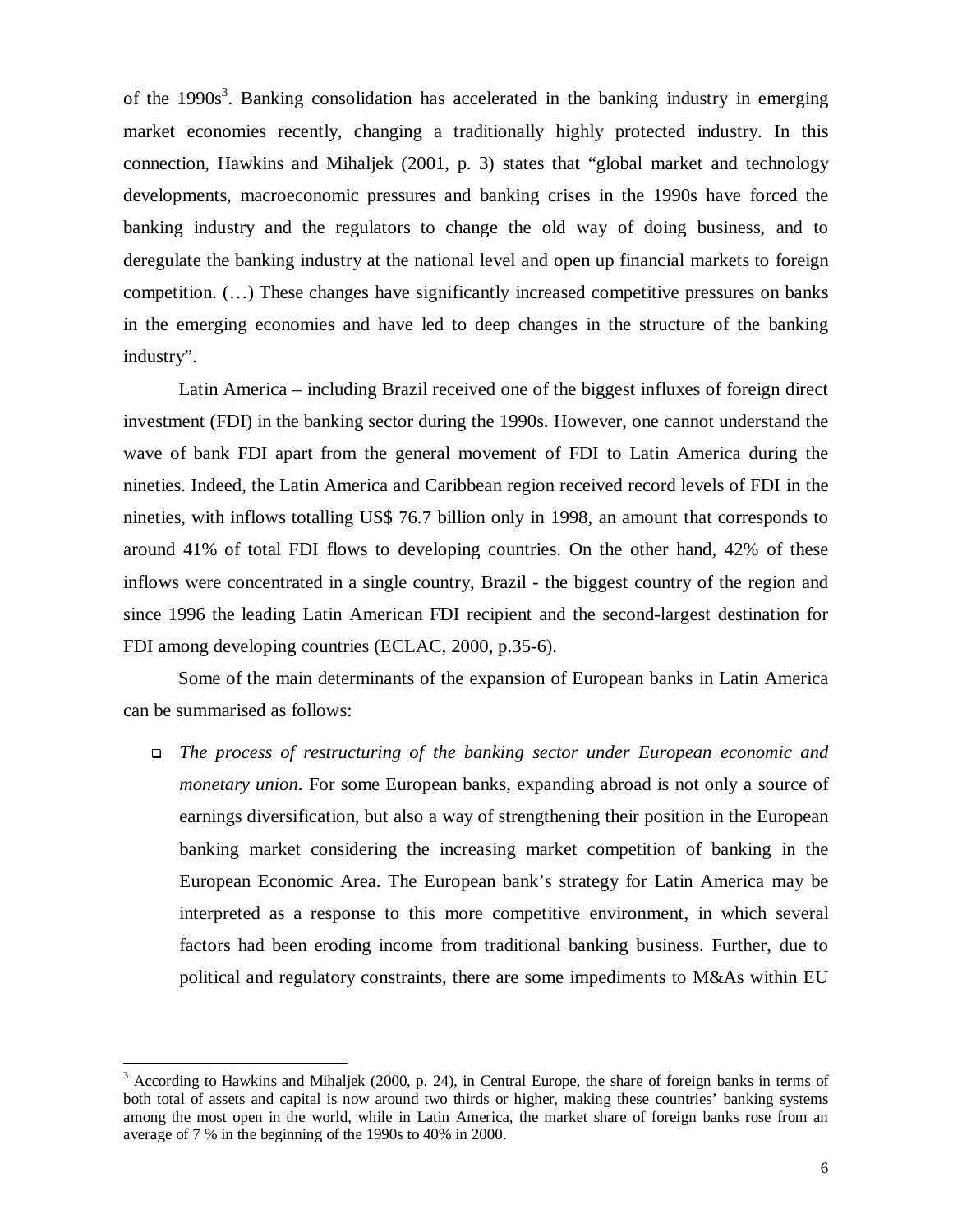countries, but incentives to such activity outside the bloc<sup>4</sup>. The preference for Latin America, and to a lesser degree Central and Eastern Europe, is partially because during the second-half of nineties Southeast Asia was in a crisis, and Indian and Chinese financial system have been closed to foreign banks, leaving Argentina, Brazil and Mexico as the main big emerging markets open to FDI in the banking sector.

- *In particular, the dynamics of the internationalisation of the Spanish banks* since they have been the main protagonists in the recent wave of foreign banks entering Latin America. These banks had pursued growth strategies based on M&As in their natural market before they launched their international growth strategy. Thus, they already were 'mature' banks when they decided to expand overseas. Indeed, with the implementation of the EMU and the perspective of introduction of the euro, the larger Spanish banks – in particular, Banco Bilbao Vizcaya (BBV), Banco Santander and Banco Central Hispanico (BCH) had to look beyond their natural borders in search of global markets, in order to maintain their competitive position and to defend themselves from the threat of hostile bids by either local or foreign competitors. In the initial stages of this process there was a proliferation of alliances and cooperation agreements with other financial institutions, chiefly within the European Union, while the second phase has involved a fast-paced, aggressive expansion strategy aimed at the main Latin American markets (ECLAC, 2000, p.159).
- *The deregulation process in Latin America, in the broader context of economic and political reforms, since the early 1990s,* made room for the entry of foreign companies into key economic sectors, such as banking, telecommunications and utilities. Bank privatisation programmes, in general, formed part of longer-term public sector reforms, which also involved privatisation of major public enterprises with the aim of consolidating the public finances and cutting borrowing requirements (Hawkins and Mihaljek, 2001, p. 13).

<sup>4</sup> One of these incentives is the absence of a single regulatory agency in the European Union (EU). This has limited the benefits of expanding areas of activity across borders and, at the same time, prevented European banks from engaging in the diversification of earnings and reduction in the regulatory capital, practised in the US. Although the Single Market Act and the various European commission financial directives should have created some uniformity, difficulties have arisen and hampered cross-border operations. There are multiple supervisory agencies within European countries and no co-ordinating agency or single bank regulatory body for the entire euro area. As a result, M&As remain to a greater extent confined within national borders. See more in Kregel (2002).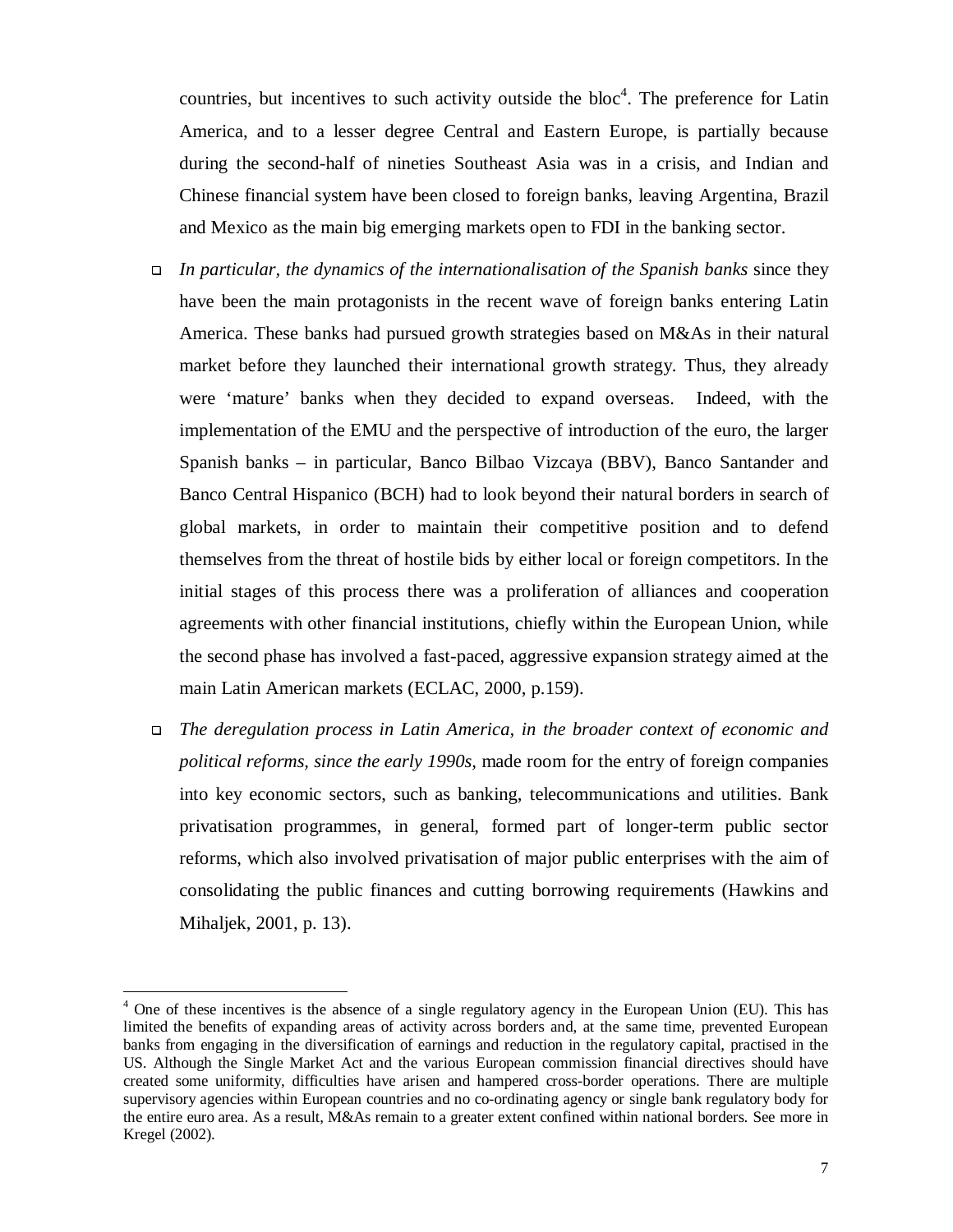- *The valuations of Latin American companies, including banks, are much lower than those of European companies,* making it easier to attain a large market share with a lower cost. According to Sebastian and Hernansanz, (2000, p.19), 1% share of the German deposit market in 1999 cost US\$ 2,285 million, if attained by purchasing shares in the major listed banks. The same share would have represented an outlay of US\$ 196 million in Argentina and US\$ 205 million in Mexico.
- *The Latin American banking sector offers much better prospects for increasing returns to financial institutions*, since the intermediation margins with which banks operate in these countries are considerably higher than in the developed world. While the domestic banks' average margin on assets (net interest income over total assets) in Latin America was 5.76% for the period 1988-95 (in Brazil it was 6.6% and Argentina 9.9%), in OECD's countries it was 2.80% for the same period (Claessens et al, 1998, p.26). On the other hand, Latin American banks steadily improved their already high profitability during the 1990s, although net interest revenue has been stable. Their profitability is high both compared to G3's countries and other emerging countries (Table 1).

|                 |       | East Asia* |        |       | Latin America**  |      |       | Central Europe*** |      | G3**** |      |      |
|-----------------|-------|------------|--------|-------|------------------|------|-------|-------------------|------|--------|------|------|
|                 | 1992- | 1998       | 1999   | 1992- | 1998             | 1999 | 1992- | 1998              | 1999 | 1992-  | 1998 | 1999 |
|                 | 97    |            |        | 97    |                  |      | 97    |                   |      | 97     |      |      |
| Net interest    |       |            |        |       |                  |      |       |                   |      |        |      |      |
| Revenue         | 2.6   | 1.8        | 2.2    | 5.2   | 5.3              | 5.4  | 3.1   | 2.8               | 2.5  | 2.0    | 1.8  | 2.0  |
| Other income    | 0.7   | 1.2        | 0.8    | 2.3   | 2.0              | 1.8  | 2.3   | 2.1               | 2.0  | 0.7    | 0.8  | 1.0  |
| Operating costs | 1.6   | 2.4        | 2.3    | 5.5   | 5.5              | 5.7  | 4.1   | 3.5               | 3.1  | 1.7    | 1.6  | 1.8  |
| Loan losses     | 0.6   | 6.3        | 1.8    | 1.2   | 1.1 <sub>1</sub> | 1.7  | 0.6   | 0.6               | 0.4  | 0.2    | 0.4  | 0.3  |
| Pre-tax profits | 0.8   | $-5.5$     | $-0.7$ | 1.4   | 1.3              | 2.4  | 0.5   | 0.7               | 1.0  | 0.7    | 0.6  | 0.8  |

TABLE 1 Banking sector performance, 1992-1999 (as a percentage of total assets)

Source: Hawkins and Mihaljek (2001, p. 6).

(\*) Simple average of Indonesia, Korea, Malaysia, the Philippines and Thailand.

(\*\*) Simple average of Argentina, Brazil, Chile, Colombia, Mexico, and Peru.

(\*\*\*) Simple average of the Czech Republic, Hungary and Poland.

(\*\*\*\*) Simple average of Germany, Japan and United States.

 *The potential gains in efficiency are high in Latin America*, since the degree of banking efficiency is in general lower than that in developed countries. The domestic banks' ratio of operating costs to assets in Latin America was on average 5.5% in 1992-1997, while it was 1.7% in G3's countries (US, Japan and Germany), 1.6% in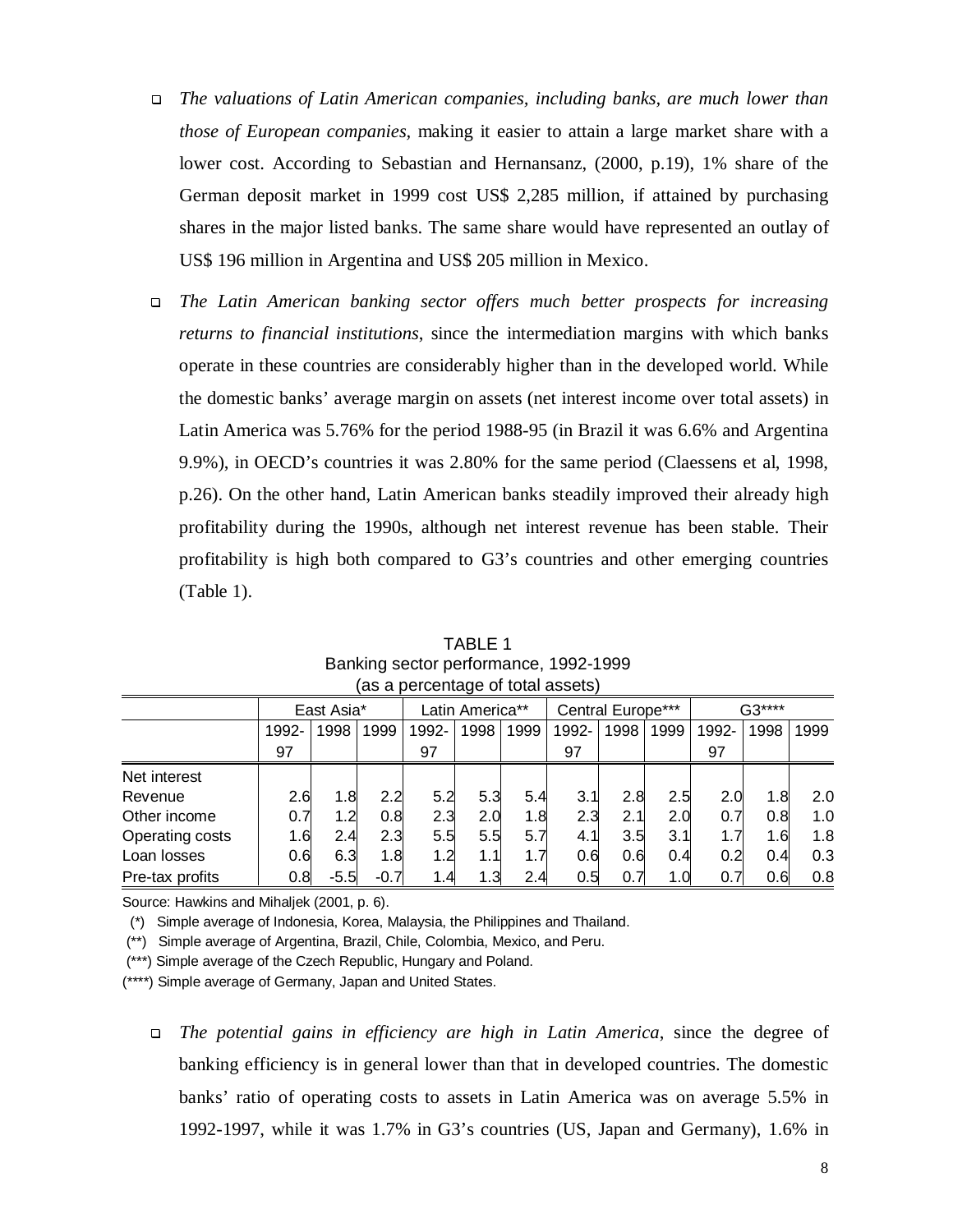East Asia and 4.1% in Central Europe, in the same period (Table 1). The high operating costs (as well as high interest rate spreads) of domestic banks in Latin America are in large part the legacy of the high-inflation period of the 1980s and the early 1990s, when inflationary revenues generated easy profits for the banks and, consequently, there was little pressure to cut costs.

The former section stressed that the main determinant of the decision of a bank to expand abroad is local market opportunities, concerning higher expected rates of economic growth, more stable economic conditions, and bank inefficiency in the host-country. Accordingly, in the case of Brazil, internal determinants of the recent penetration of foreign banks are mainly related to the more stable economic conditions, due to price stabilisation since 1994 which changed the long-term business landscape in Brazil, the higher expected rates of economic growth, and the growth potential of the banking market. Besides, since the early 1990s, the Brazilian economy has been undergoing a wide-ranging liberalisation process, which has opened up previously restricted activities to foreign investors. In this context, the recent entry of foreign banks is related to the gradual flexibility of the legal restrictions concerning the presence of foreign banks in the Brazilian banking sector. Article 52 of the Transitory Dispositions Act of the Constitution of 1988 prohibits, until regulated by complementary law, the installation of new agencies for foreign financial institutions and the increase of shares in the capital of financial institutions based in the country. However, the Constitution of 1988 keeps open the possibility of foreign institutions having access to the domestic market, since article 52 also established that such restrictions do not apply to the authorisations resulting from international agreements, reciprocity, or decisions made in the Brazilian government's interest (Puga, 1999).

A particularly important change occurred in 1995, when a banking crisis resulted from a tightening monetary policy and rising interest rates in response to the effects of the Mexican crisis of 1994-95. According to Carvalho (2000, p. 148), "the banking crisis of 1995 opened a window of opportunity for foreign banks to set foot in the country. The crisis devalued the existing banks, putting a larger number of them under the control of the central bank, without compromising, it seemed, long-term possibilities for the industry. In a report dated December 1998, the central bank of Brazil identified 104 financial institutions as going through some kind of 'adjustment' between the launching of the Real Plan and that date". The recent process of banking consolidation in Brazil is in some ways similar to the Mexican experience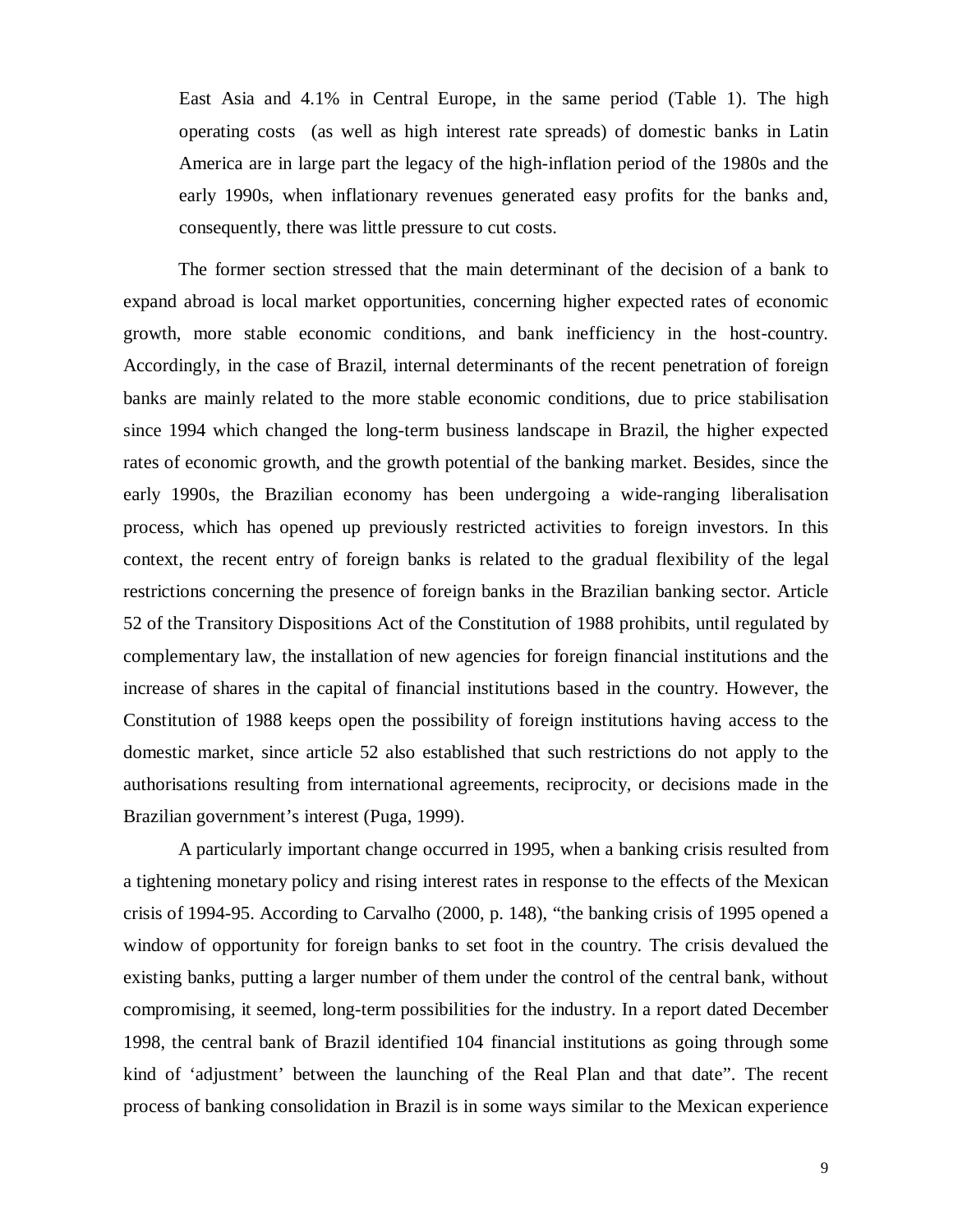in the sense that in both countries the authorities responded to the banking crisis with an array of support programmes for financial institutions and their borrowers. These programmes intended to bolster the health of the financial sector and, at the same time, open the sector to foreign banks, in the hope that the presence of these banks would help strengthen the banking sector<sup>5</sup>. Besides, the entry of foreign banks was used as a policy to weaken the effect of local monopolies that had been established under the previous regulatory structure.

In this context, the Brazilian government allowed the entry of some foreign banks to acquire some problematic banks – such as Excel-Economico and Bamerindus - and also to strengthen the national banking sector. The Legislative Intent ('Exposicao de Motivos') no. 311, of 23/8/95, allowed the President to authorise on a case-by-case basis the entrance of foreign banks into Brazil. On that occasion, the Brazilian government announced that foreign banks would not be allowed to open new branches or acquire smaller banks unless they purchased one of the troubled banks. The norm establishes that the entrance of foreign banks interests the country, and emphasises the following favourable aspects: (i) improvement in operational efficiency of the banking sector with positive effects on bank intermediation; (ii) increase in banking competition would cause a reduction in the spreads and banking fees, with positive impacts on the loans rate of interest; (iii) diversification and improvement of the supply of financial services with lowest costs; (iv) introduction of new management technologies and innovations in products and services.

Thus, as a result of the greater flexibility in the regulatory framework concerning the entry of foreign banks, the Brazilian government permitted the entrance of a great number of foreign banks, going in the direction of the international tendency of expanding financial conglomerates that are looking for new markets for their businesses. Another factor that attracted foreign banks to Brazil was the programme of privatisation of state-owned banks, known as PROES. The programme of incentives for the restructuring of the state public financial system (PROES) was laid down in August 1996 by the Provisional Measure 1,514. It forms part of a comprehensive process of state fiscal adjustment and debt restructuring. Under PROES arrangements, the federal government finances the restructuring of state banks.

<sup>&</sup>lt;sup>5</sup> See Dages et al (2000) for an analysis on the recent foreign bank penetration in Mexico and Argentina. In Brazilian case, the federal government launched, in November 1995, a programme to finance the absorption of problem banks by healthy ones, PROER, that financed the acquisitions of seven banks, according to a report on Brazilian banks (Gazeta Mercantil, 16/9/1999): Nacional by Unibanco (Brazilian bank); Economico by Excel (Brazilian); Mercantil de Pernambuco by Banco Rural (Brazilian); Banco Antonio de Queiroz by Banco United (Brazilian); Banorte by Bandeirantes (Brazilian); Banco Martinelli by Pontual (Brazilian); Bamerindus by HSBC (British).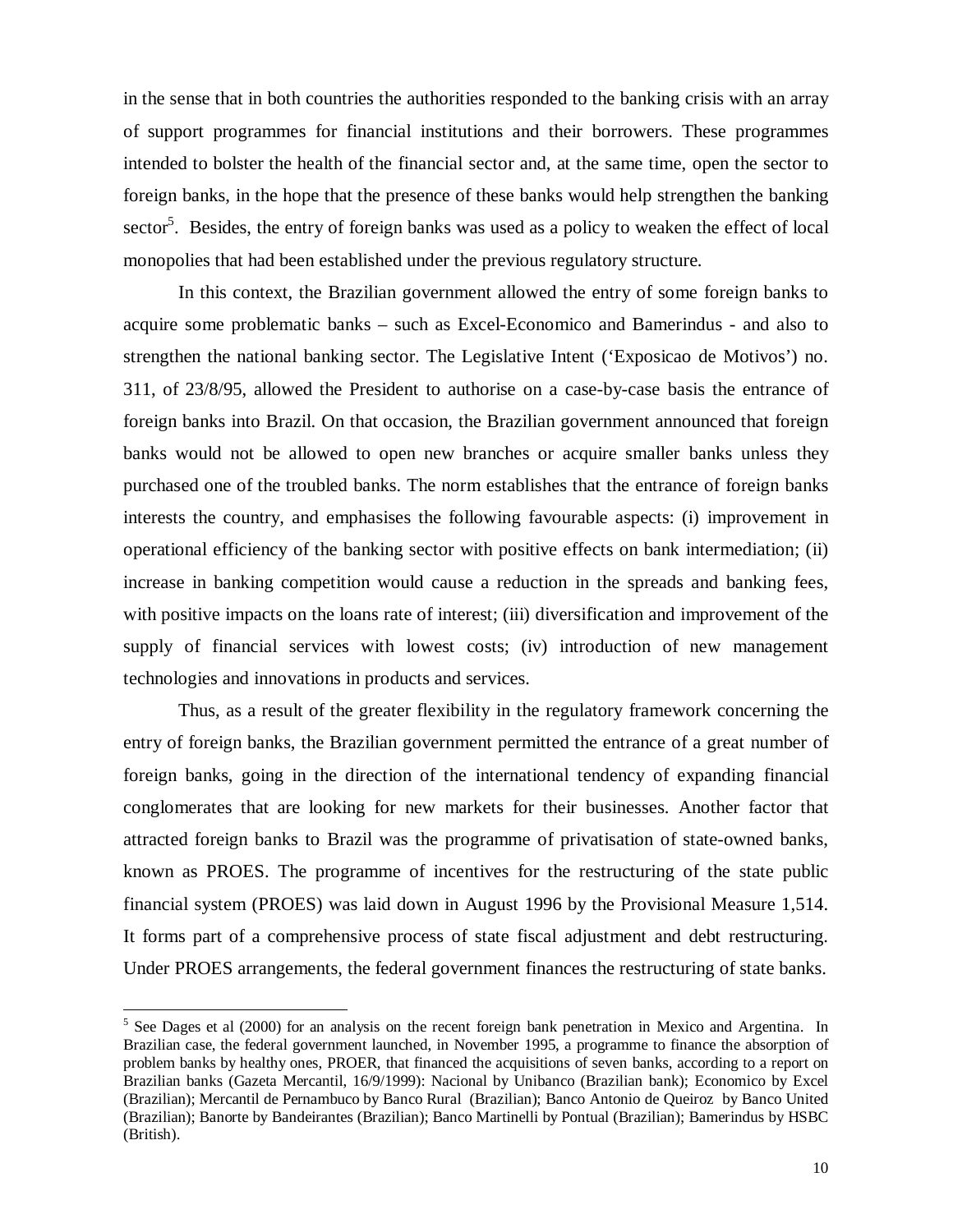The changes in the regulatory framework concerning foreign banks, the programme of privatisation of state-owned banks, the price stabilisation since 1994, the growing potential of the Brazilian retail banking market, the development – still infant – of pension funds and a securities market in Brazil, the increasing integration of the Brazilian economy into commercial and financial flows, taken together, have attracted foreign capital to the Brazilian banking sector.

#### **3 The Recent European Banks Wave in Brazil: a portrait**

The recent wave of mergers and acquisitions (M&As) in the banking sector in Brazil involved, first, the purchase of failing banks by prosperous ones, typified by the acquisition of Nacional by Unibanco, Economico by Excel, and Bamerindus by HSBC. Furthermore, and increasingly, bank take-overs embraced a strong bidder and sometimes a weak, but not yet insolvent, target, such as in the acquisitions of BCN by Bradesco, Noroeste by Santander, Real by ABN Amro, and BBA by Itau.

The M&As wave in Brazil involved different movements: four large domestic private banks, Bamerindus, Economico, Real and Noroeste were acquired by foreign institutions, HSBC, BBVA, ABN Amro and BSCH, respectively. In an opposite direction, some foreign banks sold their local operations to domestic banks: BNP Paribas sold Banco Frances e Brasileiro to Itau, Caixa Geral de Depositos sold Banco Bandeirantes to Unibanco, while Credit Agricole and Espirito Santo sold Boavista to Bradesco, and Fiat Group sold Banco Fiat to Itau. One big state bank, Banespa, was acquired by BSCH, while a lot of middle-size state banks were purchased by the two major domestic private banks, Bradesco (Credireal, Mercantil de Sao Paulo) and Itau (Banerj, BEMGE, BEG, Banestado and BBA Creditanstalt).

Table 2 lists M&As in the Brazilian banking sector during the period 1995-2000. The table shows that:

a) Foreign banks dominated the major acquisitions until 2000, with an obvious predominance of European banks, followed step-by-step by the major domestic private banks. Unlike in neighbouring Argentina, where foreign bank acquisitions included two of the largest three private banks, foreign acquisitions in Brazil mainly involved medium-sized banks. This partly reflects the fact that market capitalisation of the very largest banks proved prohibitive.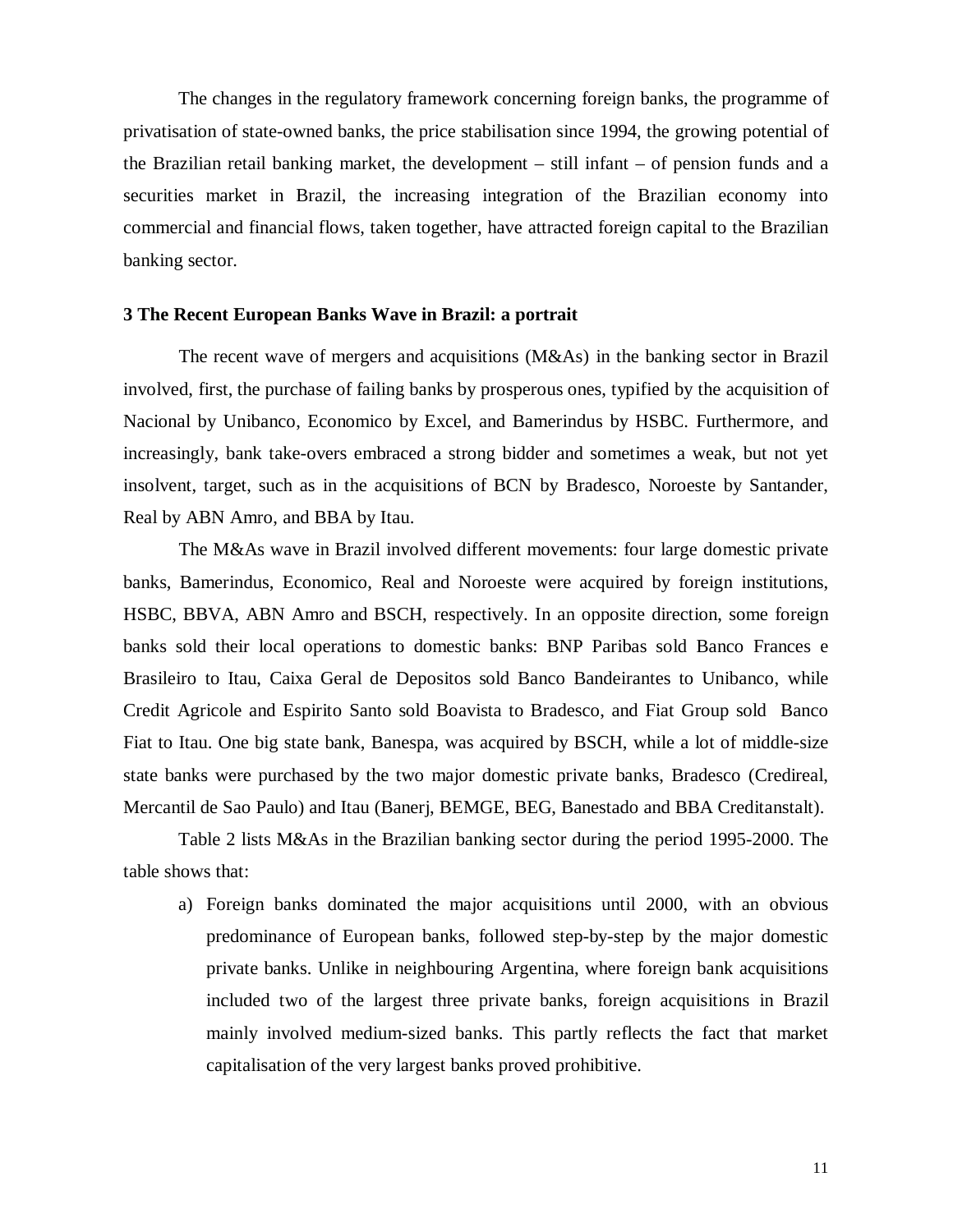| Year | <b>Acquirer</b>                                         | <b>Origin of acquirer</b> | <b>Institution acquired</b>      |
|------|---------------------------------------------------------|---------------------------|----------------------------------|
|      | Itaú                                                    | <b>Brazil</b>             | <b>BBA</b> Creditanstalt         |
|      | Itaú                                                    | <b>Brazil</b>             | <b>Banco Fiat</b>                |
| 2002 | <b>Bradesco</b>                                         | <b>Brazil</b>             | Banco do Estado do Amazonas      |
|      | <b>Bradesco</b>                                         | <b>Brazil</b>             | Mercantil de São Paulo           |
|      | <b>Bradesco</b>                                         | <b>Brazil</b>             | <b>Banco Ford</b>                |
| 2001 | Itaú                                                    | <b>Brazil</b>             | <b>BEG</b>                       |
|      | <b>BSCH</b>                                             | Spain                     | Banespa                          |
|      | Itaú                                                    | <b>Brazil</b>             | Banestado                        |
| 2000 | <b>Bradesco</b>                                         | <b>Brazil</b>             | Boavista                         |
|      | Unibanco                                                | <b>Brazil</b>             | Bandeirantes/Credibanco          |
|      | <b>BSCH</b>                                             | Spain                     | Meridional/Bozano Simonsen       |
| 1999 | <b>Bradesco</b>                                         | <b>Brazil</b>             | Banco do Estado da Bahia (Baneb) |
|      | Bradesco/BCN                                            | <b>Brazil</b>             | Pontual                          |
| 1998 | ABN-Amro                                                | Netherlands               | <b>Banco Real</b>                |
|      | ABN-Amro                                                | Netherlands               | Banco do Estado de Pernambuco    |
|      | Itaú                                                    | <b>Brazil</b>             | Bemge                            |
|      | Sudameris (Intesa/Crédit Agricole) Italy/France/ Brazil |                           | América do Sul                   |
|      | <b>Chase Manhattan</b>                                  | <b>United States</b>      | Patrimônio                       |
|      | <b>Bradesco</b>                                         | <b>Brazil</b>             | Pontual                          |
|      | <b>CSFB</b>                                             | Switzerland               | Banco Garantia                   |
|      | <b>BBVA</b>                                             | Spain                     | Excel-Econômico                  |
|      | Caixa Geral de Depósitos                                | Portugal                  | <b>Bandeirantes</b>              |
| 1997 | Santander                                               | Spain                     | <b>Banco Noroeste</b>            |
|      | Banco Interatlântico                                    | Portugal/France           | <b>B</b> oavista                 |
|      | Santander                                               | Spain                     | Banco Geral de Comércio          |
|      | Itaú                                                    | <b>Brazil</b>             | Banerj                           |
|      | <b>Bradesco</b>                                         | <b>Brazil</b>             | <b>BCN/Credireal</b>             |
|      | <b>HSBC</b>                                             | <b>United Kingdom</b>     | <b>Bamerindus</b>                |
|      | <b>Bozano Simonsen</b>                                  | <b>Brazil</b>             | Meridional                       |
|      | <b>American Express</b>                                 | <b>United States</b>      | <b>SRL</b>                       |
|      | Banco de Crédito Nacional (BCN) Brazil                  |                           | Credireal                        |
|      | Llyods                                                  | <b>United Kingdom</b>     | Multiplic/Losango                |
|      | Unibanco                                                | <b>Brazil</b>             | Fininvest (50%)                  |
|      | Icatú                                                   | <b>Brazil</b>             | Fininvest (50%)                  |
|      | <b>HSBC</b>                                             | <b>United Kingdom</b>     | <b>Bamerindus</b>                |
| 1996 | Banco de Crédito Nacional                               | <b>Brazil</b>             | Itamarati                        |
|      | Cindam                                                  | <b>Brazil</b>             | Fonte                            |
|      | Itaú                                                    | <b>Brazil</b>             | Banco Francês e Brasileiro       |
|      | Itamarati                                               | <b>Brazil</b>             | Crefisul                         |
|      | Excel                                                   | <b>Brazil</b>             | Econômico                        |
| 1995 | Unibanco                                                | <b>Brazil</b>             | Nacional                         |

TABLE 2 Main M&As in the Brazilian banking sector, 1995-2002

Source: Author's elaboration with information from Chase Manhattan (2000) and Central Bank of Brazil.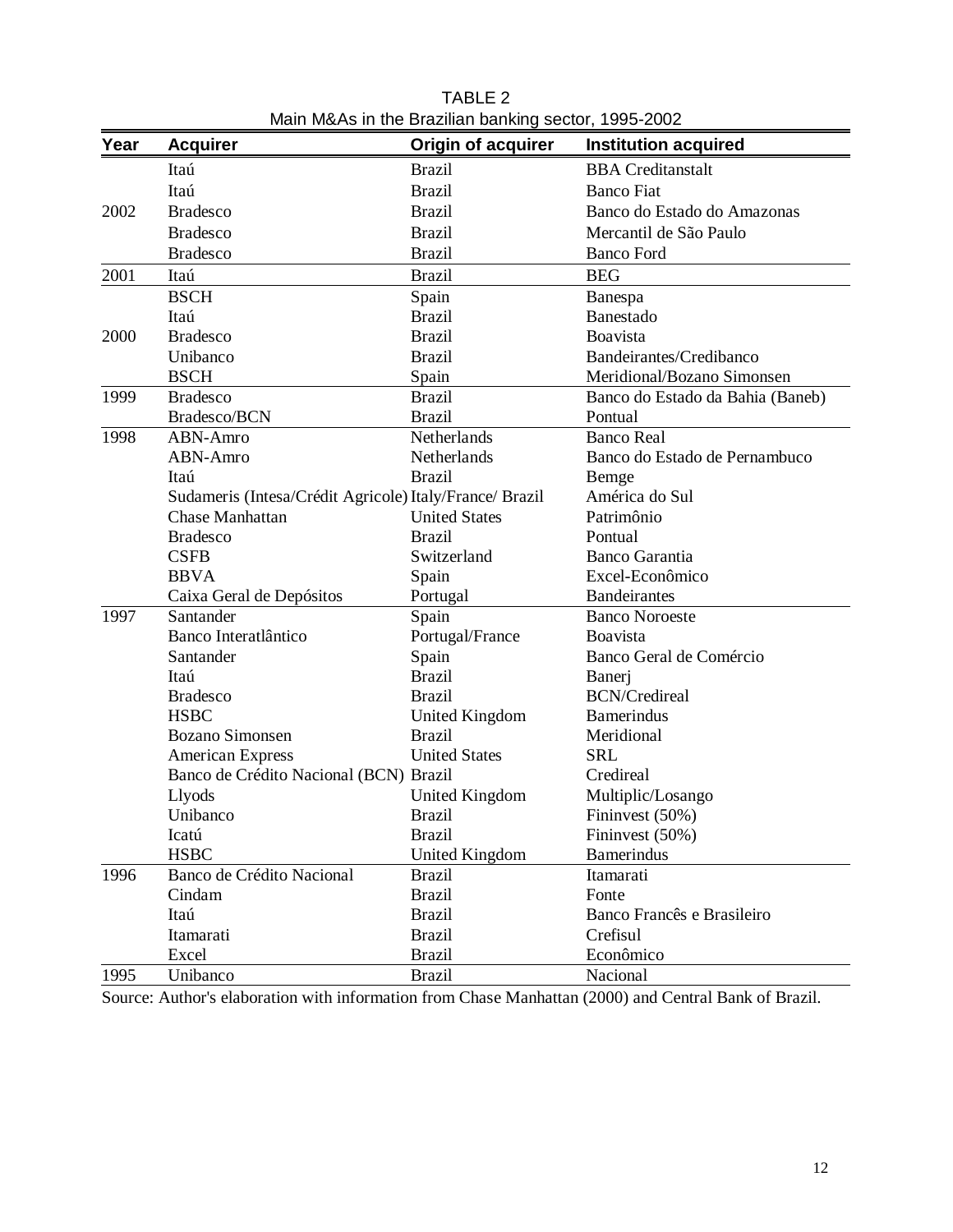- b) The principal foreign acquisitions, in terms of size, were the purchase of Bamerindus by HSBC (which was paradigmatic since it embraced for the first time a big domestic retail bank), Excel/Economico by BBVA, America do Sul by Sudameris, Banco Noroeste by Santander, Banco Real by ABN Amro, and Banespa by BSCH. The last case was the biggest acquisition of recent years in Brazil, since it involved the purchase of a bank with assets worth around US\$ 15 billion. This acquisition allowed Banco Santander do Brasil to jump in the ranking of banks to become the third largest private bank in Brazil and the fifth major bank in the global ranking, including state-owned banks. Banespa has a strong retail network, mainly in the State of São Paulo, the richest Brazilian state, but at the same time has high overhead costs. Its acquisition was a sort of 'turning point' in the history of BSCH in Brazil, since prior to the Banespa acquisition in November 2000, Santander do Brasil's relatively modest investments in Meridional and the prestigious investment bank Bozano, Simonsen left the group still locked out of the market elite at number 7 in the banking industry<sup>6</sup>.
- c) The big American banks already established in Brazil Citibank and Bank Boston –, did not participate of the wave of M&As, and opted to grow organically in the Brazilian banking market, where they traditionally have focused their activities on a smaller and more selective clientele<sup>7</sup>. The recent strategy of these banks in Brazil has been to increase their customer base, including segments of the middle class and medium-sized firms. BankBoston has sought to perform in a more selected segment of the retail market, with a required monthly client income over R\$ 4,000.00, while Citibank has sought to augment its customer base to include lower segments of the middle class, with monthly income over R\$ 1,000.00, as well as firms with annual revenues over R\$ 5 million. The timid presence of American banks in the recent wave of M&As in Brazil can be partly explained by the fact that they have obtained good profitability with the offer of new products in their own domestic market (US), where could expand geographically within the country due to the deregulation of the financial system. Consequently, the overseas

<sup>&</sup>lt;sup>6</sup> The Meridional Group (Banco Meridional and Bozano, Simonsen) was bought by BSCH for close to US\$ 1 billion, while Banespa was bought for US\$ 3.7 billion, a sum five times higher than its book value.

<sup>&</sup>lt;sup>7</sup> BankBoston and mainly Citibank's recent acquisitions of local banks or branches in Latin America suggest that banks' strategies may be changing.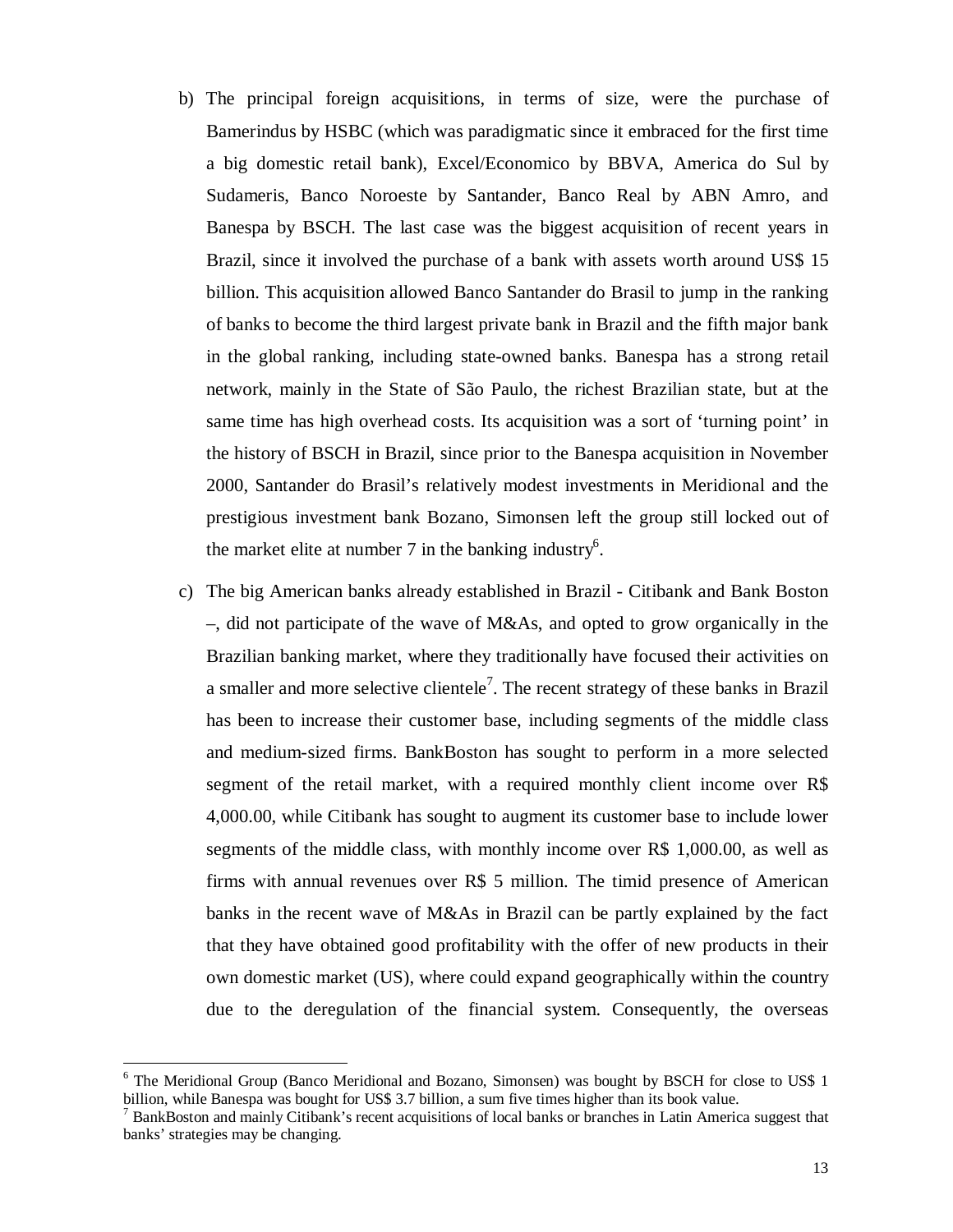geographic diversification strategy, in particular in Latin America, became secondary for the overall strategy of American banks, with the possible exception of Mexico, which has strong linkages with the American economy via NAFTA, and where Citibank recently bought the Grupo Financiero Banamex-Accival (Banacci) and became one of the leaders of the Mexican banking sector.

d) The three major domestic private banks – Bradesco, Itau and Unibanco – have reacted to the penetration of foreign banks, participating actively in the process of mergers and acquisitions, with some important purchases, such as Nacional and Bandeirantes by Unibanco, BCN/Credireal and Mercantil de Sao Paulo by Bradesco, Banerj and BBA Creditanstalt by Itau. This latter bank has particularly had an important participation in the purchase of state banks, such as Banestado (Parana), Banerj (Rio) Bemge (Minas Gerais) and BEG (Goias). In the case of Unibanco and Itau – both smaller than Bradesco, the largest private bank - their behaviour took partly the form of a defensive reaction, since they tried to maintain their market share and leadership in the banking market, using M&As in order to avoid take-overs<sup>8</sup>. It is worth noting that since end-2001 Bradesco and Itau have been more aggressive in their acquisitions, taking advantage of the interruption of the foreign investments in banking sector in Latin America due to the Argentina's crisis. Bradesco purchased part of Banco Ford (leasing and consumer credit) by R\$ 1 billion and Mercantil de São Paulo, a middle-size bank strongly rooted in Sao Paulo State, by 1.4 billion, while Itau acquired Banco do Estado de Goias (BEG), by R\$ 665 million, and later BBA. These last acquisitions were particularly important since they involved two private banks that took part of the raking of 20 biggest banks in Brazil that are BBA and Mercantil de Sao Paulo.

The growing presence of foreign banks in Brazil is confirmed by the available data. In terms of market share, banks controlled by foreign financial groups have raised their stake from 7.2% in 1994 and 12.8% in 1997 to 27.4% in 2000 of the total of the assets in the banking sector in just six years, while the participation of all other segments (with the exception of the credit co-operatives, whose market share is negligible), specially state-owned banks, declined (Table 3). The increase of foreign banks in Brazil occurred, to a greater

<sup>&</sup>lt;sup>8</sup> See more on the reaction of domestic private banks in Brazil in Paula (2002b).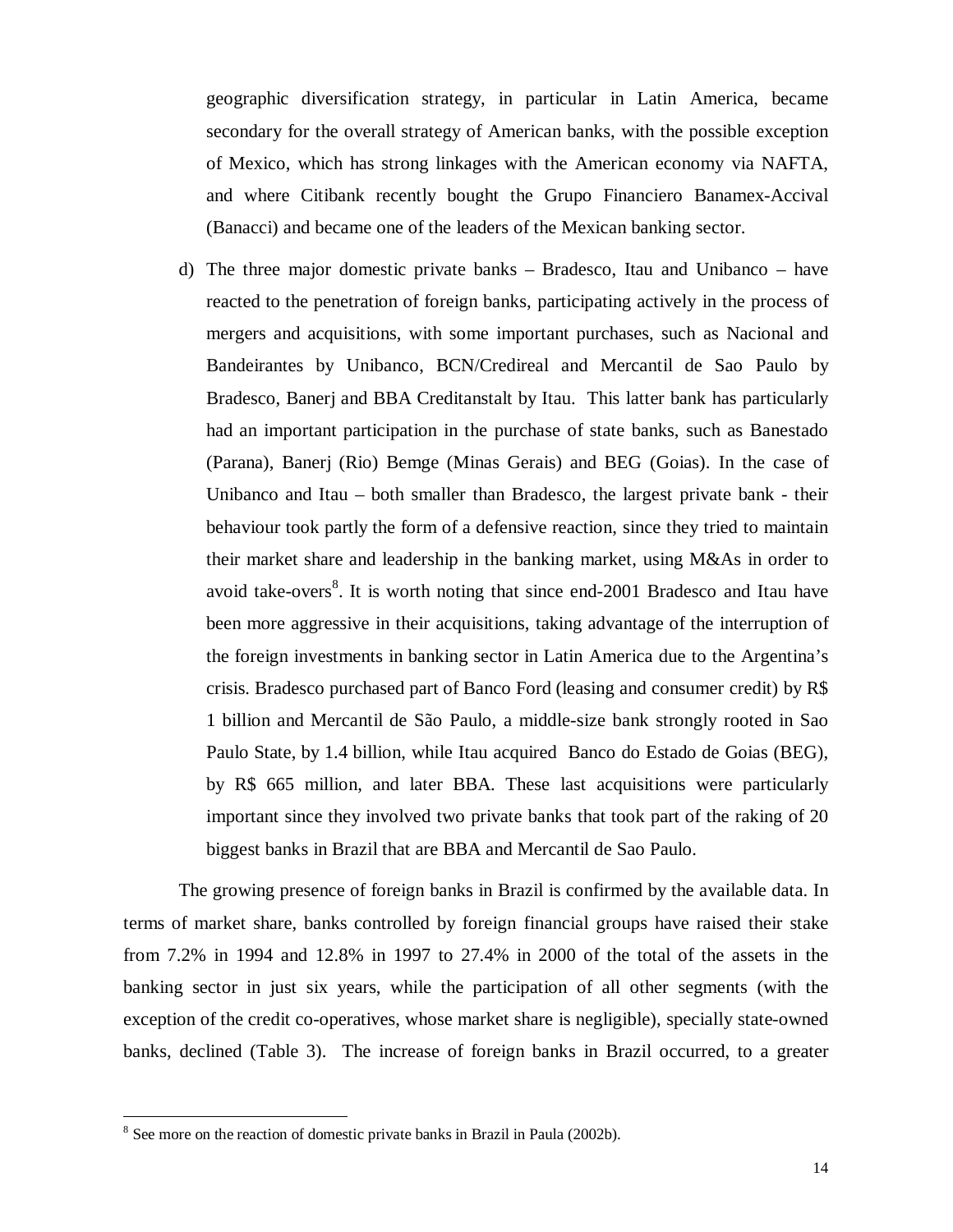extent, in domestic private banks and, to a lesser extent, in state and federally-owned banks<sup>9</sup>. Although there is a declining trend in the relative share in the segment of the public banks (both state and federal ones), including the two 'giants', Caixa Economica Federal and Banco do Brasil, their relative share was still highest with 36.6% of total assets by end-2000, followed step-by-step by the domestic private banks (35.2%). On the other hand, the major domestic private banks in Brazil have increased their market share in the banking sector via M&As of state and private-banks and, to some extent, by organic growth. Consequently, the market share in the banking sector (total of assets of both public and private banks) of the top 4 domestic private banks – Bradesco, Itau, Unibanco and Safra - increased from 23.7% in 1999 to 27.6% in 2000, a significant increase of 3.9 percentage points in their market share in just one year (Table 4). The market share of these banks surely increased further after the recent acquisition of BBA and Mercantil de São Paulo by Itau and Bradesco, respectively.

| Market share of the banking sector in Brazil (total assets), 1993-1999 (%) |       |       |       |       |       |       |       |       |
|----------------------------------------------------------------------------|-------|-------|-------|-------|-------|-------|-------|-------|
| Institution                                                                | 1993  | 1994  | 1995  | 1996  | 1997  | 1998  | 1999  | 2000  |
| Banks with foreign<br>control                                              | 8.35  | 7.16  | 8.39  | 9.79  | 12.82 | 18.38 | 23.19 | 27.4  |
| Private domestic<br><b>Banks</b>                                           | 40.67 | 41.21 | 39.16 | 39    | 36.76 | 35.29 | 33.11 | 35.2  |
| Public banks<br>(+Caixa estadual)*                                         | 13.41 | 18.17 | 21.9  | 21.92 | 19.06 | 11.37 | 10.23 | 5.6   |
| Caixa Economica<br>Federal                                                 | 14.51 | 14.98 | 16.4  | 16.47 | 16.57 | 17.02 | 17.06 | 15.4  |
| Banco do<br><b>Brasil</b>                                                  | 22.93 | 18.28 | 13.91 | 12.52 | 14.42 | 17.44 | 15.7  | 15.6  |
| Credit<br>co-operatives                                                    | 0.13  | 0.2   | 0.24  | 0.3   | 0.37  | 0.5   | 0.7   | 0.8   |
| <b>Banking</b><br>Sector                                                   | 100.0 | 100.0 | 100.0 | 100.0 | 100.0 | 100.0 | 100.0 | 100.0 |

TABLE 3

Source: Central Bank of Brazil

 $\overline{a}$ 

(\*) Excluding the two big federal banks: Caixa Economica Federal and Banco do Brasil.

Indeed, the four biggest banks are also Brazilian (two public banks and two private banks). Table 4 also shows that among the twelve biggest private banks in Brazil, seven banks are foreign owned, including five top European banks – HSBC, ABN Amro, Santander (BSCH), Sudameris, and BBV Banco (BBVA) – and two are American banks – Citibank and BankBoston, from the groups Citicorp and FleetBoston, respectively. The top 12 private

<sup>&</sup>lt;sup>9</sup> We are considering in this section 'state banks' as banks whose main owners are the government of Brazilian states, and 'federal banks', the banks whose main owner is the federal government.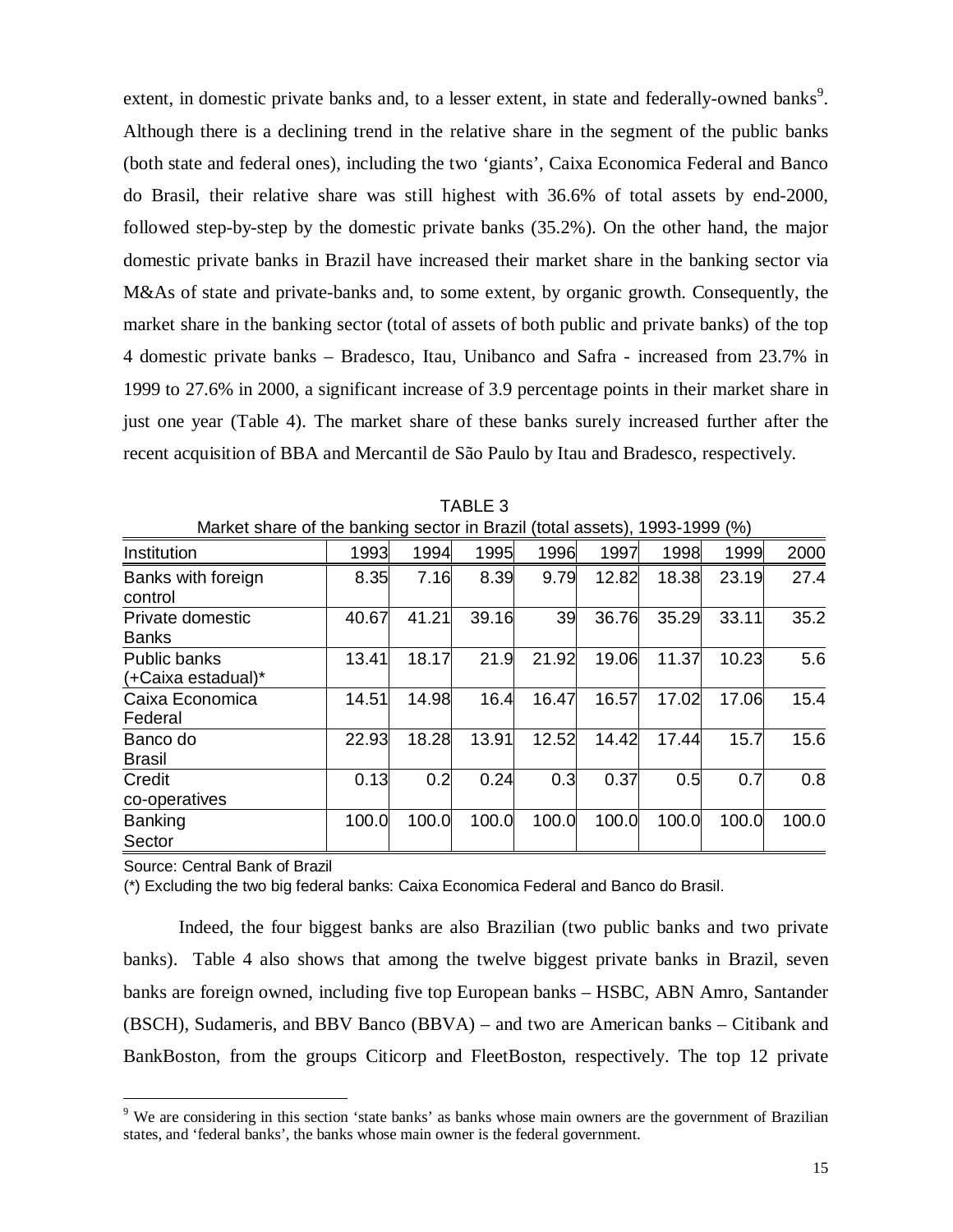banks constituted around 40% of total banking assets (including federal and state-owned banks) and 78.3% of the total of assets of the private banking sector by end-2000. In December 2000, the five big domestic private banks together (Bradesco, Itau, Unibanco, Safra and BBA) had 28.8% of total assets, while the seven big foreign banks had 21.1%. Therefore, domestic private banks are still hegemonic in Brazil compared to foreign banks, although the relative share of foreign banks has increased a great deal in recent years. If one compares the percentage share of foreign banks among the big Latin American countries, he/she can see that this percentage in Brazil is much lesser compared to Argentina and Mexico<sup>10</sup>.

| Market share of the 20 major banks' conglomerates in Brazil (total assets), 1999/2000* |           |              |       |                                   |  |  |  |  |
|----------------------------------------------------------------------------------------|-----------|--------------|-------|-----------------------------------|--|--|--|--|
| Bank conglomerate                                                                      | Ownership | 2000         | 2000  | 1999                              |  |  |  |  |
|                                                                                        |           | RS\$ million |       | (% total assets) (% total assets) |  |  |  |  |
| Banco do Brasil                                                                        | <b>FE</b> | 128,486      | 15.99 | 17.78                             |  |  |  |  |
| <b>CEF</b>                                                                             | <b>FE</b> | 126,080      | 15.69 | 17.01                             |  |  |  |  |
| Bradesco+BCN+Credireal+Baneb+Boavista                                                  | <b>DP</b> | 87,503       | 10.89 | 10.10                             |  |  |  |  |
| Itau+Bemge+Banestado+Banerj                                                            | <b>DP</b> | 67,757       | 8.43  | 6.74                              |  |  |  |  |
| Santander+Banespa                                                                      | <b>FO</b> | 53,103       | 6.61  | 2.95                              |  |  |  |  |
| Unibanco+Bandeirantes+Credibanco+Dibens                                                | DP        | 43,605       | 5.43  | 4.41                              |  |  |  |  |
| ABN Amro Real + Bandepe                                                                | <b>FO</b> | 29,809       | 3.71  | 3.31                              |  |  |  |  |
| Safra                                                                                  | DP        | 22,632       | 2.82  | 2.45                              |  |  |  |  |
| <b>BankBoston</b>                                                                      | <b>FO</b> | 22,425       | 2.79  | 2.60                              |  |  |  |  |
| <b>HSBC</b>                                                                            | <b>FO</b> | 20,942       | 2.61  | 2.55                              |  |  |  |  |
| <b>Citibank</b>                                                                        | FO        | 20,184       | 2.51  | 1.94                              |  |  |  |  |
| Nossa Caixa                                                                            | <b>ST</b> | 18,475       | 2.30  | 2.15                              |  |  |  |  |
| Sudameris+América do Sul                                                               | <b>FO</b> | 15,332       | 1.91  | 1.95                              |  |  |  |  |
| <b>BBA Creditanstalt</b>                                                               | <b>DP</b> | 10,451       | 1.30  | 1.26                              |  |  |  |  |
| <b>BBV</b>                                                                             | FO        | 8,122        | 1.01  | 0.96                              |  |  |  |  |
| <b>Banrisul</b>                                                                        | <b>ST</b> | 7,723        | 0.96  | 0.88                              |  |  |  |  |
| Votorantim                                                                             | DP        | 7,483        | 0.93  | n.a.                              |  |  |  |  |
| Mercantil de São Paulo                                                                 | DP        | 6,935        | 0.86  | 0,77                              |  |  |  |  |
| Lloyds TSB                                                                             | FO        | 6,917        | 0.86  | n.a.                              |  |  |  |  |
| Chase Manhattan                                                                        | <b>FO</b> | 5,329        | 0.66  | n.a.                              |  |  |  |  |

TABLE 4

Market share of the 20 major banks' conglomerates in Brazil (total assets), 1999/2000\*

Source: Author's elaboration with data from Central Bank of Brazil.

(\*) The table includes only depository institutions in Brazil (commercial banks, multiple banks and caixas).

Notes: FE: federal banks; DP: domestic private banks (more than 50% shares in domestic hands);

FO: foreign bank; ST: state-owned bank

 $10$  According to Correa (2002, p. 11), the percentage share of foreign banks in the total assets of banking sector in Argentina was 48.6% in 1999, 80.0% in Mexico in 2001, while it was 22.4% in Brazil in 2000 (see Table 3).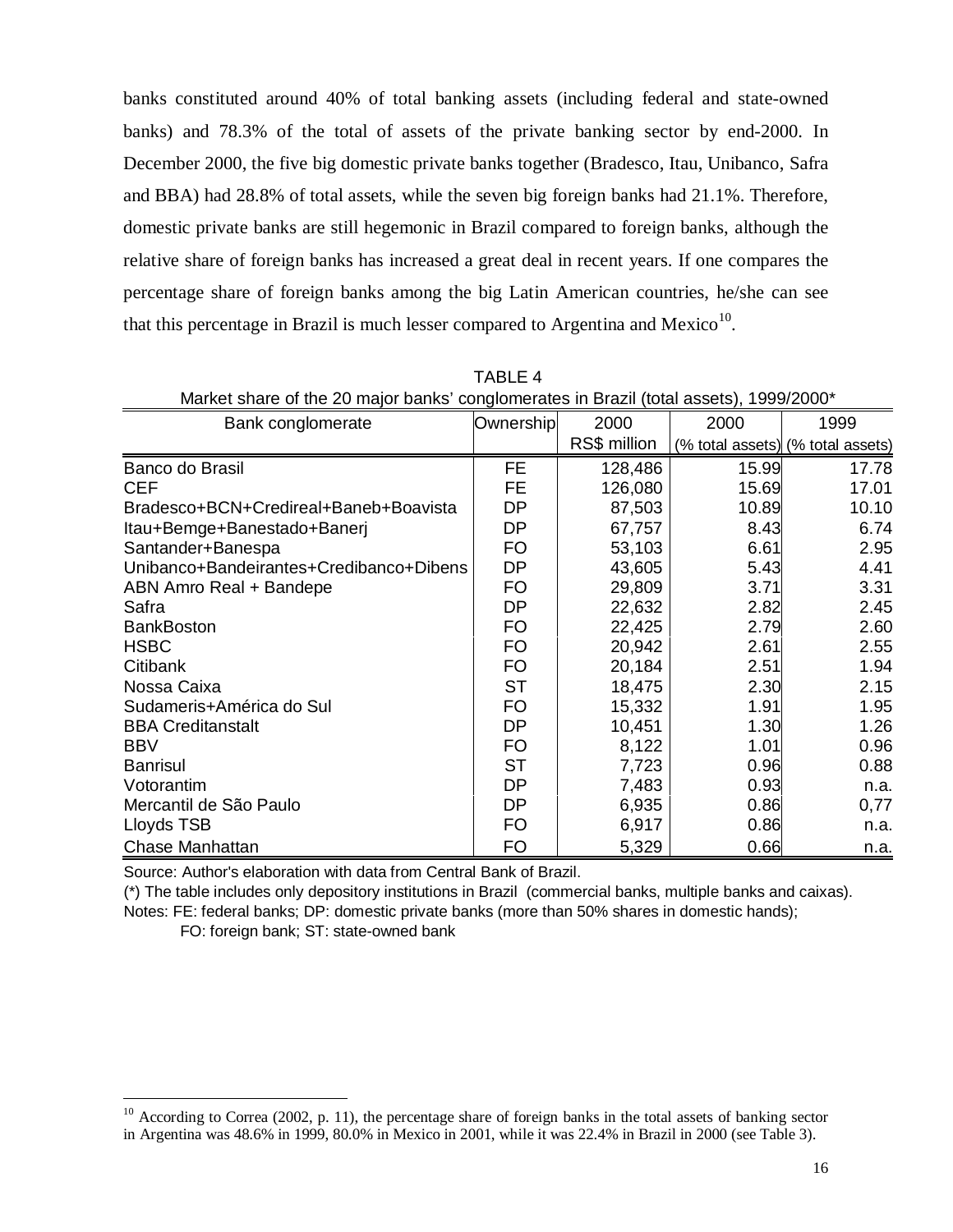## **4 Expansion Strategies of the Major European Banks: BSCH, BBVA, HSBC and ABN Amro**

As we have seen in Section 2, Grubel's theory of internalisation does not apply to the recent wave of multinational banks expansion into retail banking market in emerging countries. Indeed, this is the case of the European banks – BSCH, BBVA, HSBC and ABN Amro – that expanded to Brazil during the nineties by buying local retail banks, since most of their customers are Brazilian ones, that is, they do not have any previous connection with parents firms from the same native country of the banking group.

According to Focarelli and Pozzolo (2000), banks operating in countries where the banking sector is larger and more profitable should be able to export a superior skill and, therefore, be more likely to expand their activities abroad. Indeed, all the biggest European banks in Latin America – BSCH, BBVA, HSBC and ABN Amro – have recently increased their market shares in their domestic markets via mergers and acquisitions, attaining top (or important) positions in these markets<sup>11</sup>. Expanding abroad is not only a source of earnings diversification for these banks, but also a way to strengthen their position in the European banking market under the competitive pressure of economic and monetary union.

There are some common and some distinct features in the strategies of the biggest European banks in Latin America. One obvious common feature is that all of the top 4 are big universal banks that choose to invest abroad as a strategy to expand their activities. In 1997, overseas income represented more than 35.0% of the total revenues of these banks (Nellis et al, 2000, p.57), and this relative share has increased in the case of the Spanish banks, because of their recent acquisitions in Latin America.

All these financial groups are seeking to expand their activities in Europe, as is the case of HSBC in France<sup>12</sup>, and ABN Amro in Italy. They are also present in other Latin American countries, but this presence is uneven, as one can see in Table 5. The total assets of

 $11$  To mention only the more recent and important M&As involving these banks, HSBC bought Midland in 1992, lifting the group's total assets from £ 86 billion in 1991 to over £ 170 billion in 1992, creating one of the largest financial organisations of its kind in the world; ABN mergered with AMRO in 1991 and got the leadership in the banking market in the Netherlands; Santander mergered with Banco Central Hispanico (a former merger between Banco Central and Hispanico) in 1999, becoming the largest Spanish financial group; afterwards, BBV (a former merger between Bilbao and Vizcaya) mergered with Argentaria, forming the second largest Spanish financial group. Thus, the Spanish banking sector became one of the most highly concentrated in Europe, forming a sort of duopoly, with the market share of the two major institutions growing from 33% in 1987 to 50% in 1996 (ECLAC, 2000, p.158), increasing even more recently.<br><sup>12</sup> According to HSBC's Annual Review 2000, the acquisition of the French bank, CCF (Credit Commercial de

France) "was a major step forward for our wealth management strategy and gives us a substantial platform in the euro zone" (p.3). Indeed, with 692 branches, CCF is one of the largest banks in France.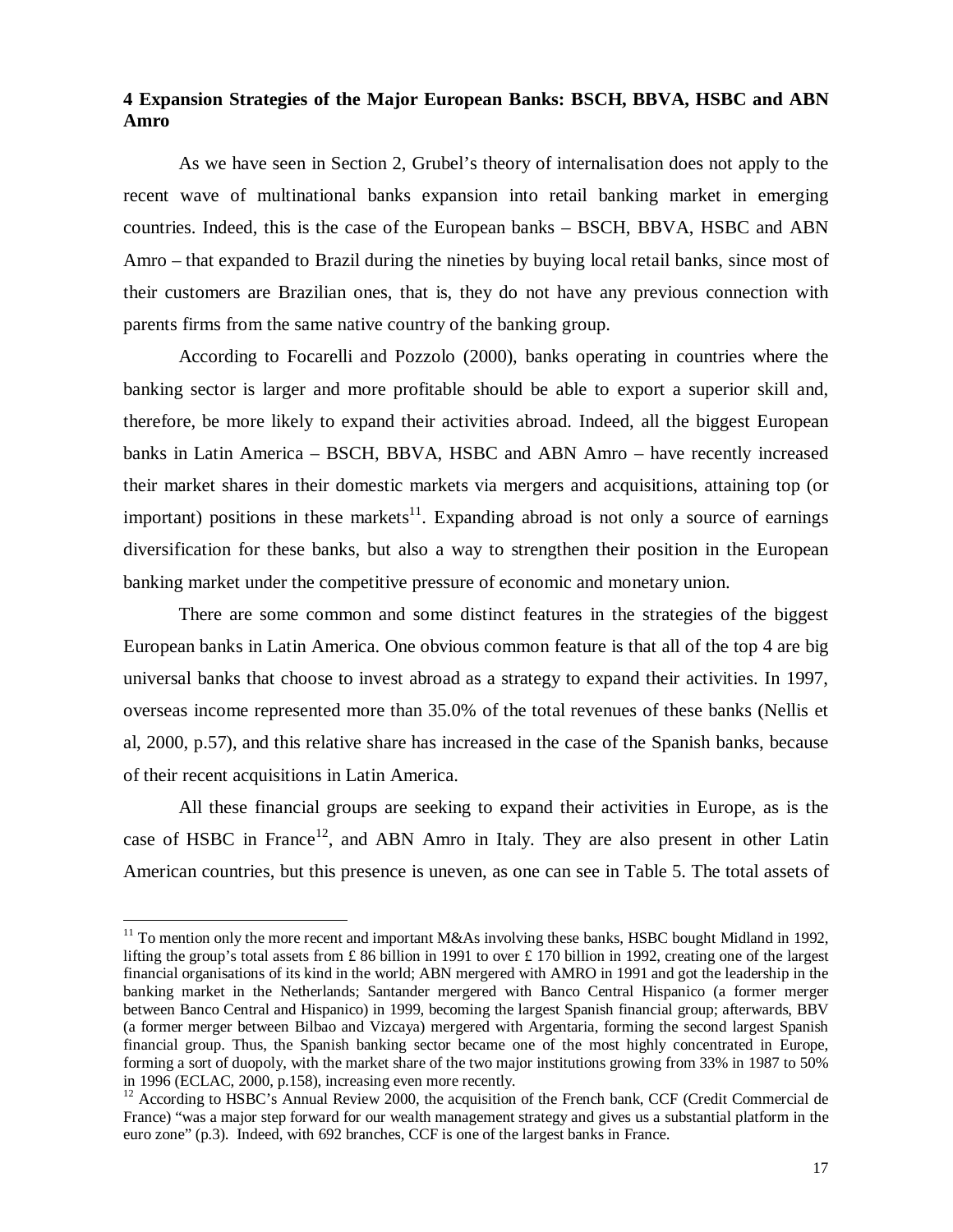the 20 largest foreign banks in the region are highly concentrated in just three banks - BSCH, Citibank and BBVA – which accounted for 44.8% of total assets of foreign banks in Latin America in 1998 (ECLAC, 2000, p. 61). Interestingly, these are among the few banks in the world to have achieved top positions outside their natural markets. Their market share has increased further, since they purchased some of the big domestic banks after 1998, such as Bancomer by BBVA (June 2000), Serfin (May 2000) and Banespa (November 2000) by BSCH, and Banacci (May 2001) by Citigroup<sup>13</sup>. Furthermore, they are the only banks with an extensive network of branches in the six biggest countries of the region. Although ABN Amro has investments in various Latin American countries, it is only in Brazil that it has a relatively important presence, in particular due to the purchase of the Banco Real in Brazil in 1998. HSBC assets are concentrated in the three main countries of Latin America: Mexico, Brazil and Argentina.

| Biggest foreign banks in Latin America by assets, Sept. 2000<br>(USD million) |                      |           |               |         |        |       |                          |         |               |
|-------------------------------------------------------------------------------|----------------------|-----------|---------------|---------|--------|-------|--------------------------|---------|---------------|
| Bank                                                                          | Origin               | Argentina | <b>Brazil</b> | Mexico  | Chile  |       | Colombia Venezuela TOTAL |         | $\frac{0}{0}$ |
| BSCH <sup>*</sup>                                                             | Spain                | 26,130    | 28,682        | 20,100  | 30,200 | 1.376 | 2,556                    | 109,044 | 33.99         |
| Citiban $k^*$                                                                 | <b>USA</b>           | 10.429    | 8,798         | 42,590  | 6,350  | 1,137 | 686                      | 69,990  | 21.81         |
| <b>BBVA</b>                                                                   | Spain                | 9.174     | 5.004         | 37,300  | 4.900  | 2,811 | 3.700                    | 62,889  | 19.60         |
| BankBoston USA                                                                |                      | 11,350    | 9,315         | 358     | 6,800  | 108   |                          | 27,931  | 8.71          |
| <b>HSBC</b>                                                                   | UK.                  | 5.016     | 9.126         | 15,202  |        |       |                          | 29.344  | 9.15          |
|                                                                               | ABN Amro Netherlands | 2.801     | 15.581        | 154     | 2.900  | 110   | 95                       | 21,641  | 6.75          |
| <b>TOTAL</b>                                                                  |                      | 64,900    | 76.506        | 115.704 | 51.150 | 5,542 | 7,037                    | 320,839 | 100.00        |

TABLE 5

Source: Own elaboration with data from Sebastian and Hernansanz (2000, p.37); Banco Santander (Banespa-Brazil); and Gazeta Mecantil (Banacci-Mexico)

(\*) Including Banespa, with data from November 2000

(\*\*) Including Banacci, with data from December 2000

 $\overline{a}$ 

One should also notice in Table 5 that Citibank – part of the Citigroup - became the second biggest foreign bank in Latin America after the purchase of Mexico's top financial institution, Banacci. Although Citibank has been present in all important Latin American countries for a long time, only in Mexico does it have market leadership. Historically, only Citibank – and more recently HSBC – pursued a global strategy in the retail banking with a presence in different countries and continents, although this bank has tended to focus their businesses on credit card and banking services for an urban professional class without, at least until the recent acquisition of Banacci group, attempting to enter the mass retail market as the

<sup>&</sup>lt;sup>13</sup> Mexico saw a sweeping reorganization of foreign banking operations in 2000-2001, that changed sharply its financial system, with BSCH acquiring Grupo Serfin for US\$ 1.56 billion, BBVA putting up US\$ 1.85 billion to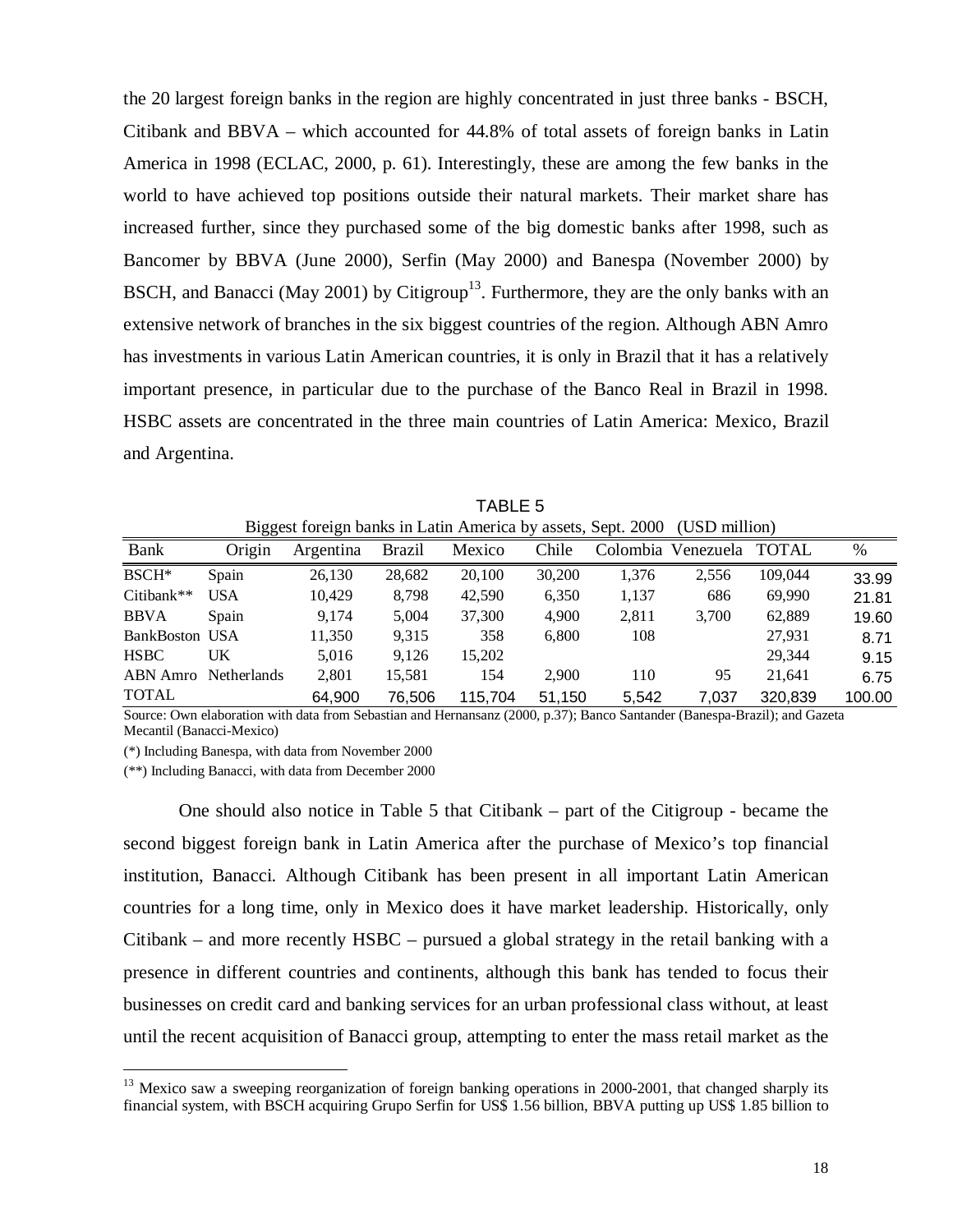Spanish banks have been doing. Therefore, the focus of their businesses in Latin America are quite different, compared to the Spanish banks, as stressed by Guillén and Tschoegl (2000, p.10): "The Spaniards are competing in the lower and middle-income (LMI) markets where they come into competition with the largest domestic banks. The only foreign banks that had previously made forays into Latin America comparable in its geographic scope was Citibank. By contrast to the Spanish banks, Citibank traditionally focused on the upper-income market, frequently referred to as the A, B, and C1 segments".

The really big European investors in Latin America are the two big Spanish banks, which have recently developed an aggressive strategy of expansion in the region. BSCH and BBVA together have more than US\$ 170,000 million of assets in Latin America and around 55.8% of the total assets of the Top 6 foreign banks in the region (Table 5). BSCH, after the purchase of Banco Serfin in Mexico and Banespa in Brazil, became the biggest private bank of the region, with more than US\$ 100,000 million in assets. BSCH is the leader among foreign banks in Argentina, Brazil and Chile, while BBVA is the leader in Colombia and Venezuela, and the second major bank in Mexico. The difference in terms of total assets between BSCH and BBVA in Latin America is due mainly to Brazil, where recently BSCH bought Banespa and BBVA has only a small market share.

ABN Amro, in the Dutch market, and BSCH and BBVA, in the Spanish market, grew substantially in their domestic market-pursuing growth strategies based on M&As in order to obtain a leadership position in their national markets. This policy allowed them to increase their competitiveness and to reach the necessary size to develop their international expansion. After they consolidated their positions in their domestic markets (and sometimes at the same time), they expanded abroad, probably preparing themselves for an increase in the European competition under the context of the economic and monetary union. ABN Amro, BSCH and BBVA are big banks in small or medium highly concentrated systems that are increasingly expanding their operations to other geographical markets, since domestic alternatives are limited.

Although the structural constraints were (and are) in some way similar for all European banks, and these constraints were determinant for the international expansion of some financial groups, each group has its own distinct business philosophy and a distinct strategy of internationalisation.

merger its Mexican operations with Grupo Bancomer, and, finally, Citibank acquiring Grupo Banacci, the Mexico's top financial institution, in a transaction that involved a total value of US\$ 12.5 billion.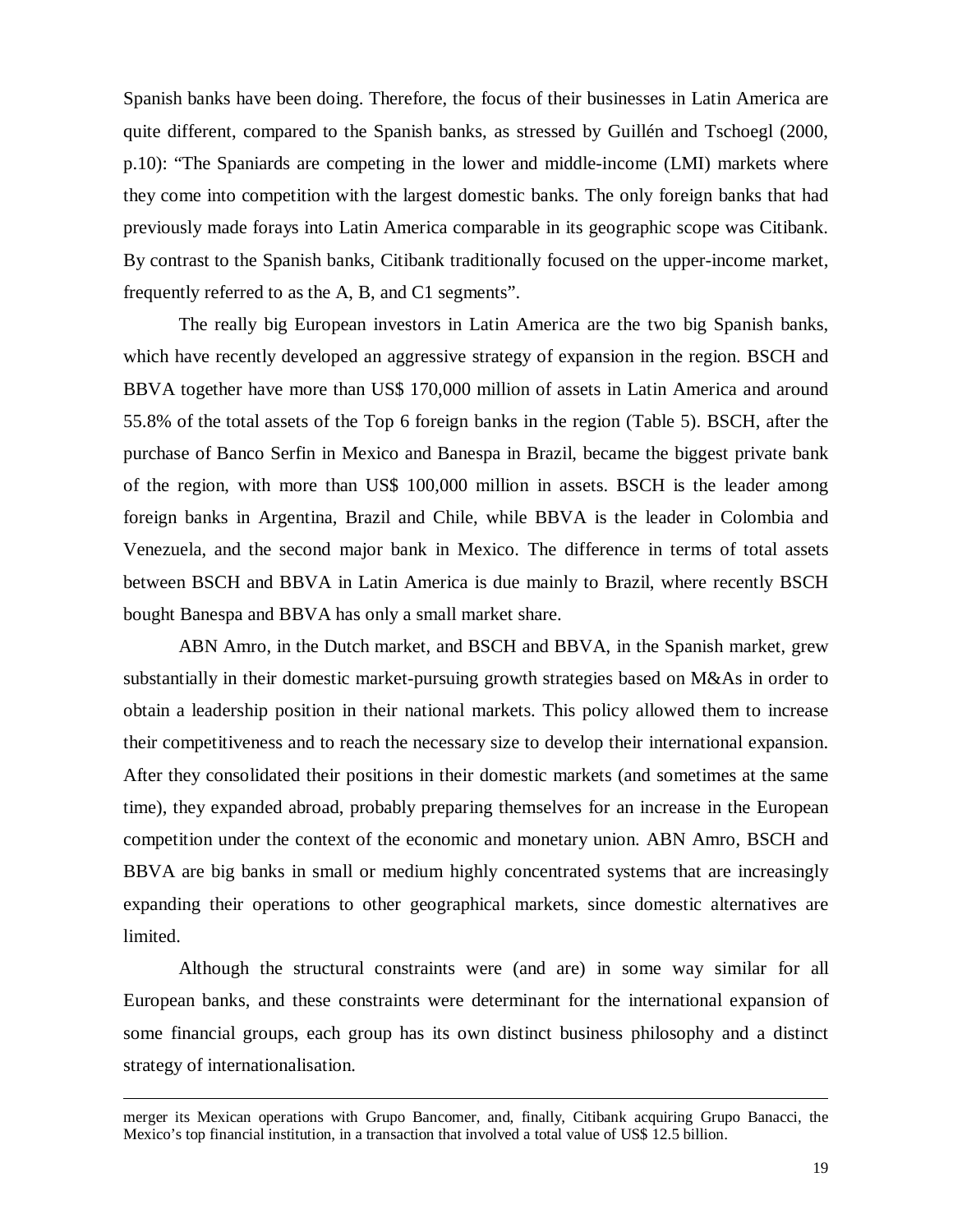Hong Kong Shanghai Bank - **HSBC** is one of the largest banking and financial services organisations in the world. Like Citigroup, HSBC Group is a global universal bank with around 6,500 offices in 79 countries and territories in Europe, the Asia-Pacific region, the Americas, the Middle East and Africa. The group moved its domicile from Hong Kong to London only recently, in 1992, after the Mindland acquisition. HSBC is still a bank strongly rooted in Asia, in spite of its worldwide presence. However, this feature has changed over the last decade. Its strategy of 'managing for value' emphasises the group's balance of business and earnings between the older, mature and faster-growing emerging markets<sup>14</sup>. According to the Annual Review 2000, the group made 48.2% of its profits in Asia, 39.0% in Europe, 9.6% in North America, and 3.2% in Latin America in 2000. The motivation of the recent expansion to Latin America, as well as other investments in different regions, seems to be related to the strategy of risk diversification, through geographic diversification of their activities, so that the bank is no longer so Asia-dependent. It is interesting to note that HSBC itself significantly toned down its plan to challenge local market leaders, bombastically announced at the time of the purchase of Bamerindus in Brazil. From the aggressive early discourse about occupying all markets niches and reducing the prices of bank services across the board, HSBC officials changed to a more cautious view that price wars would damage everyone (Carvalho, 2000, p.160).

**ABN Amro**'s two most important markets are outside the Netherlands, the US Midwest and Brazil, although the group has a presence in a number of countries around the world. According to its Annual Report 2000, North America contributed with 44.0% of the profits of the group outside the Netherlands, while Latin America and the Caribbean with 24.1%. These data are evidence of the importance of North and Latin America for the group's earnings outside the Netherlands. In 2000, the board of directors of ABN Amro decided that the bank would operate in the retail market only in the Netherlands, the US and Brazil, under a strategy to finish their operations in countries where the group does not have enough size to compete. The Dutch bank sold its retail commercial bank units in nine countries, such as Argentina, Ecuador, Morocco and Sri Lanka. Recently, it announced that it is going to sell its subsidiaries of commercial bank in Chile (to BankBoston), Kenya (to Citigroup), and Venezuela (Banco del Caribe). ABN Amro has traditionally been a universal bank, combining commercial, corporate, private and investment banking. In Brazil, before the purchase of

<sup>&</sup>lt;sup>14</sup> The acquisition in 1999 of Republic New York Corporation and Safra Republic Holdings reinforced HSBC's presence in highly developed countries – the United States, Switzerland and Luxembourg.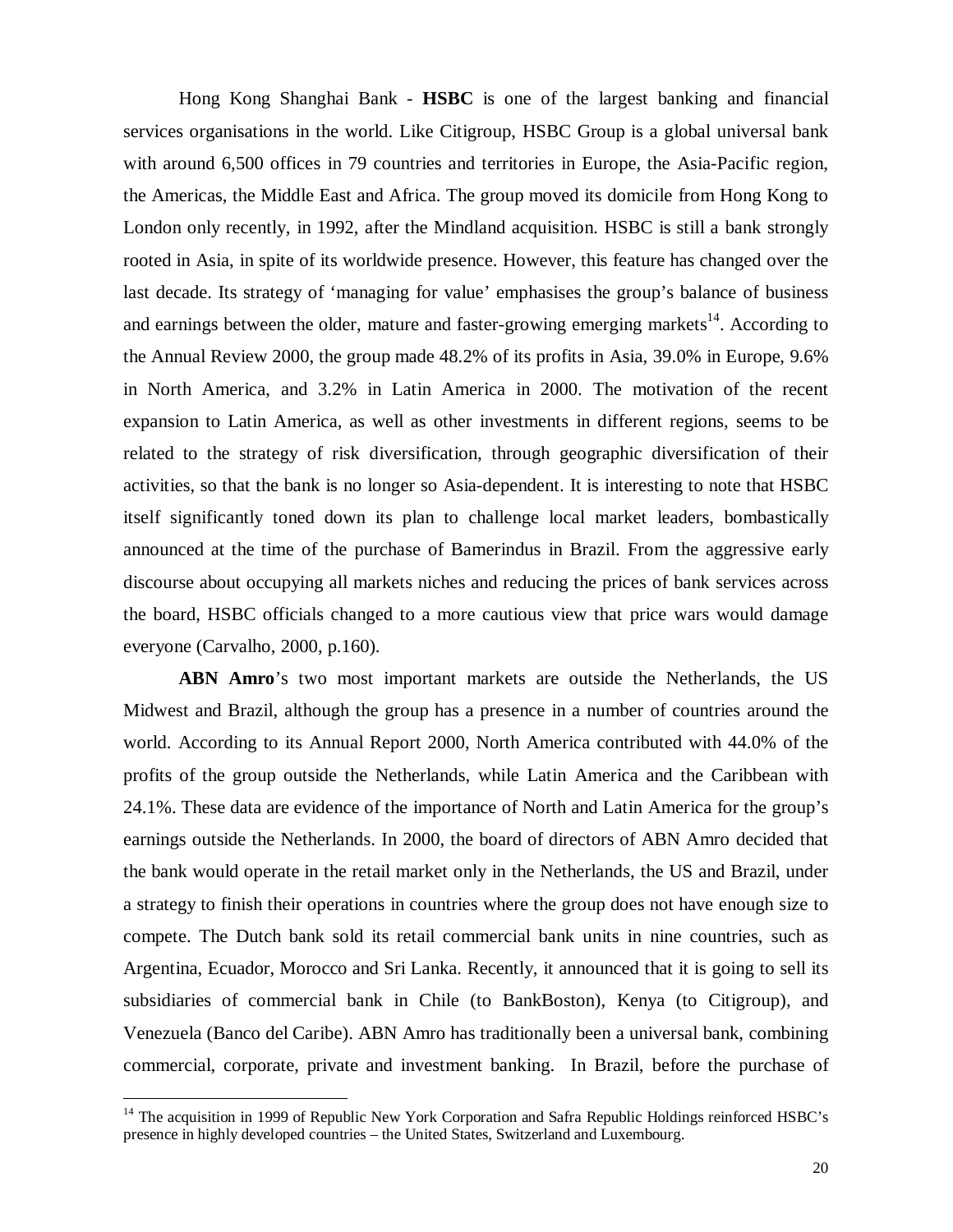Banco Real, which was the Dutch group's largest acquisition to date and the largest ever in Brazil<sup>15</sup>, ABN Amro concentrated its operations on private and corporate banking and to a lesser degree on retail banking, although its greatest source of earnings was automobile financing. Thus, with the purchase of Banco Real, a big retail bank, ABN Amro became truly a universal bank in Brazil, with different lines of businesses and capability to compete with the big local retail banks. The operation allowed ABN Amro to consolidate its strategy of specialising in Latin American pension fund management and personal insurance, areas where Banco Real was strong. The bank is pursuing a relatively aggressive expansion strategy, via organic growth, to counter competition from local foreign banks, with an extension of its branch network and acquisition of small, healthy, banking franchises.

Spanish banks – **BSCH** and **BBVA** - have the advantage of knowing how to deal with instability as in Spain's recent history, having more cultural affinities with Latin America, and some familiarity with the region, as most of the big Spanish banks had offices, branches or small subsidiaries in Latin America since the 1970s and early 1980s. Both groups are mainly concentrated in Spain and Latin America<sup>16</sup>, where since 1995 Santander, Banco Bilbao Vizcaya and Banco Central Hispanico became, alongside Citibank, the largest foreign banks in Latin America. Interestingly, while BSCH is the largest among foreign banks in Brazil, with 6.61% of the market share (total assets criteria) in 2000, BBVA has only a modest presence in the most important market of Latin America, with around 1.00% of market share. One possible explanation for the fact that BBVA is adopting a more cautious approach, after expanding overseas, is that the group is consolidating their activities, seeking to cut costs and increasing efficiency throughout the BBVA system, including Latin America.

The long-term horizon of Spanish banks has not prevented them from expanding their presence in Latin America, in spite of the 1997-99 financial turbulence, in contrast with the behaviour of other foreign financial institutions that chose to pull out of the region. Spanish banks have been very active in the commercialisation of new products to deposits, such as lottery-linked accounts, sometimes even before they were fully regulated, which testifies to their high capacity for innovation. This permits them to respond more dynamically to the challenges of the Latin American banking market, transferring their banking skills, that have

<sup>&</sup>lt;sup>15</sup> In July 1998, ABN Amro purchased 40% the Banco Real's share for US\$ 2.2 billion. Banco Real was the fourth biggest domestic private bank in Brazil. Furthermore, it also acquired two state banks: Banco do Estado de Pernambuco (1998) and Paraiban (2001) with important presence in the Northeast region of Brazil.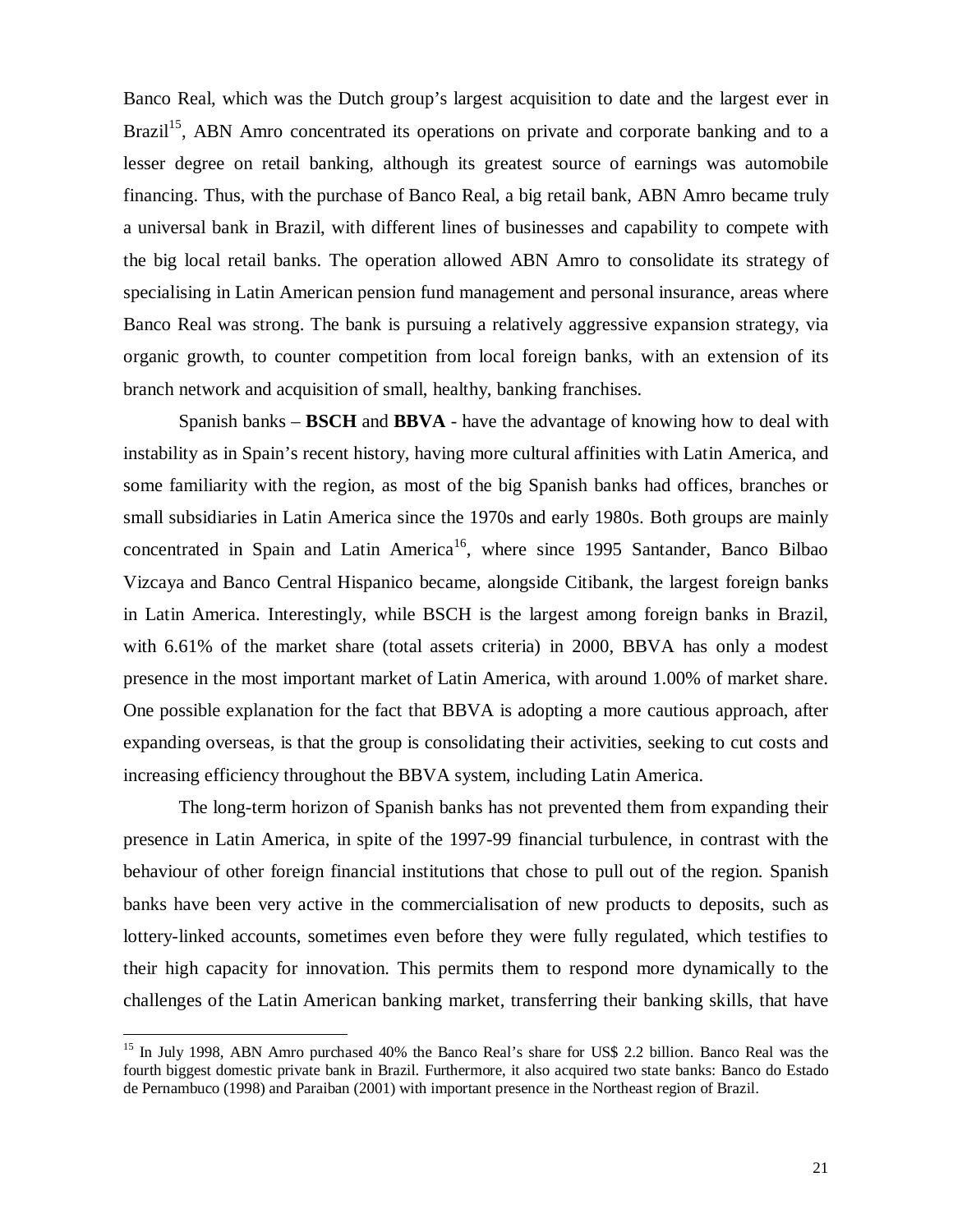been primarily useful in their native mass retail market, to new markets. Latin America became an important and strategic market for the Spanish banks, since they sought to offset the decrease recorded in net interest income in Spain caused by the decline of interest rates related to the EMU convergence process. In this sense, the Spanish banks, to maintain and to support their competitive position, which permits them to defend against hostile acquisitions of competitors, sought to go beyond their borders in search of new markets (Calderon and Casilda, 2000, p. 76).

Both Spanish banks concentrated their business not only in commercial banking, but also diversified into other financial activities, including investment banking, insurance and especially pension fund management, where they together had the control of 45% of the private pension fund market in Latin America in 1999. The novelty in this recent penetration of Spanish banks in Latin America is that "rather than playing the traditional role of working alongside non-financial firms as they further their internationalisation process (providing financing and financial services to such firms)", they "have aggressively expanded their core activity – commercial banking – with a view to building a presence in as many markets as possible" (ECLAC, 2000, p. 164). The other novelty is that they "are acquiring some of the largest domestic banks in their target countries and entering the general commercial and mass retail market" (Guillen and Tschoegl, 1999, p. 3).

Overall, the two major Spanish banks, although they are similar in terms of age, size and focus on retail banking, differed in terms of control, managerial style, and strategic posture. Consequently, they followed slightly different strategies in Latin America, although they have had a common regional strategy aimed at dominating as many national markets as possible. Indeed, Santander (and later, BSCH) has sought to have a homogenous and strong presence in Latin America. The emphasis of the group in Latin America has been placed on banks with a greater share in investment banking and on the acquisition of large shareholdings from the outset that guaranteed it both ownership and full management control, generally putting its brand name on the purchased banks<sup>17</sup>. According to Guillen and Tschoegl (1999, p. 14-5), "Santander has been most assertive about its Latin American expansion primarily because of its strong capital base, prior investment banking experience in

<sup>&</sup>lt;sup>16</sup> In 2000. BSCH obtained 34% of its total net income from Latin America that contributed for 37% of the group's asset (Banker, April 2001, p. 69), while BBVA in the same year, according to data from its 2000 Annual Report, had 32.6% of its assets in Latin America.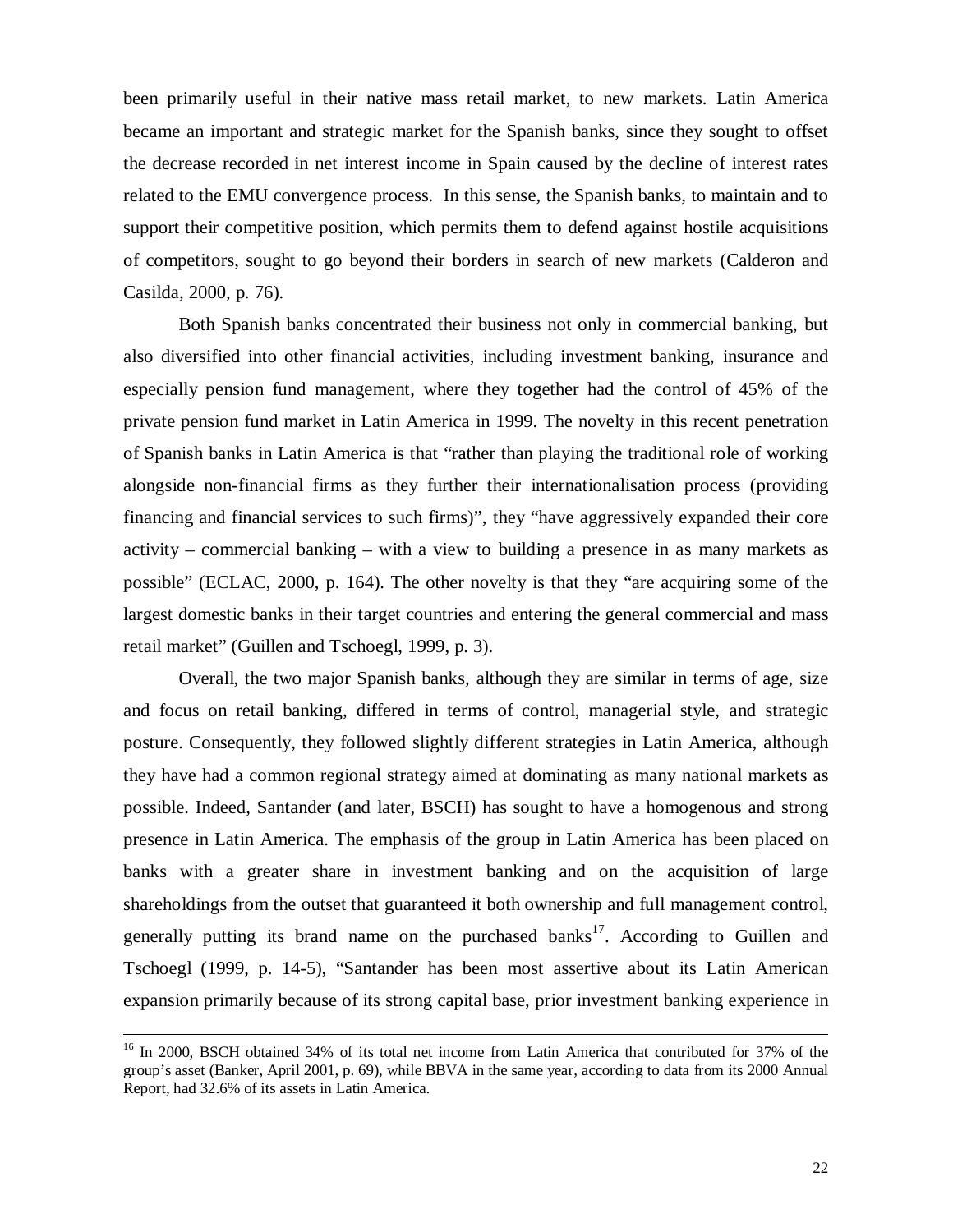the region, and the strong personality and leadership of its chairman—who likes to make expeditious and far-reaching decisions. Numerous press reports confirm the contrast between Santander's 'presidencialista' style and BBV's 'team style' of management, which our interviewees singled out as a key difference between the two banks".

As for the BBV (and later, BBVA), its expansion initially was based on small shareholdings, minority stakes (providing the project was large enough), forming partnerships with local banks, which were then gradually built-up over time. Although this approach has not always ensured ownership, the bank progressively gained a greater degree of management control over companies in the group. More recently, BBVA seems to be following a strategy of consolidation of M&As already done, seeking to cut costs and to improve efficiency in whole group.

## **5 Conclusions**

The main conclusions to be drawn from the analyses of this paper are:

a) The recent wave of banking internationalisation is characterised not only by financial institutions following their existing relationships – serving mainly home country customers –, but also by a greater integration into the local market. Therefore, although historically the pattern of bank international shareholdings has followed that of the economic integration between countries, today the actual pattern of expansion depends on a wider range of factors than just the overall degree of economic integration between countries. In this connection, Grubel's theory of internalisation – that states that the ability to draw on the information and personal contacts between banks and a manufacturing firm's parent in a foreign country at very low cost is the main source of the comparative advantage of the multinational banks – does not apply to the recent wave of foreign banks expansion in the emerging countries' retail banking market. This was typically the case of the Latin American and Brazilian experiences during the nineties, where some European banks – BSCH, BBVA, HSBC and ABN Amro - had mostly local customers with no previous connection with parents firms from the bank's home countries.

b) The recent process of banking internationalisation has to be understood in the broader context of deregulation in Latin America during the nineties, which made room for

<sup>&</sup>lt;sup>17</sup> Banco Central Hispanico, before its merger with Banco Santander, focused its strategy in Latin America with the acquisition of majority stakes in association with a strategic partner, which, in most cases, was left with the management of the businesses.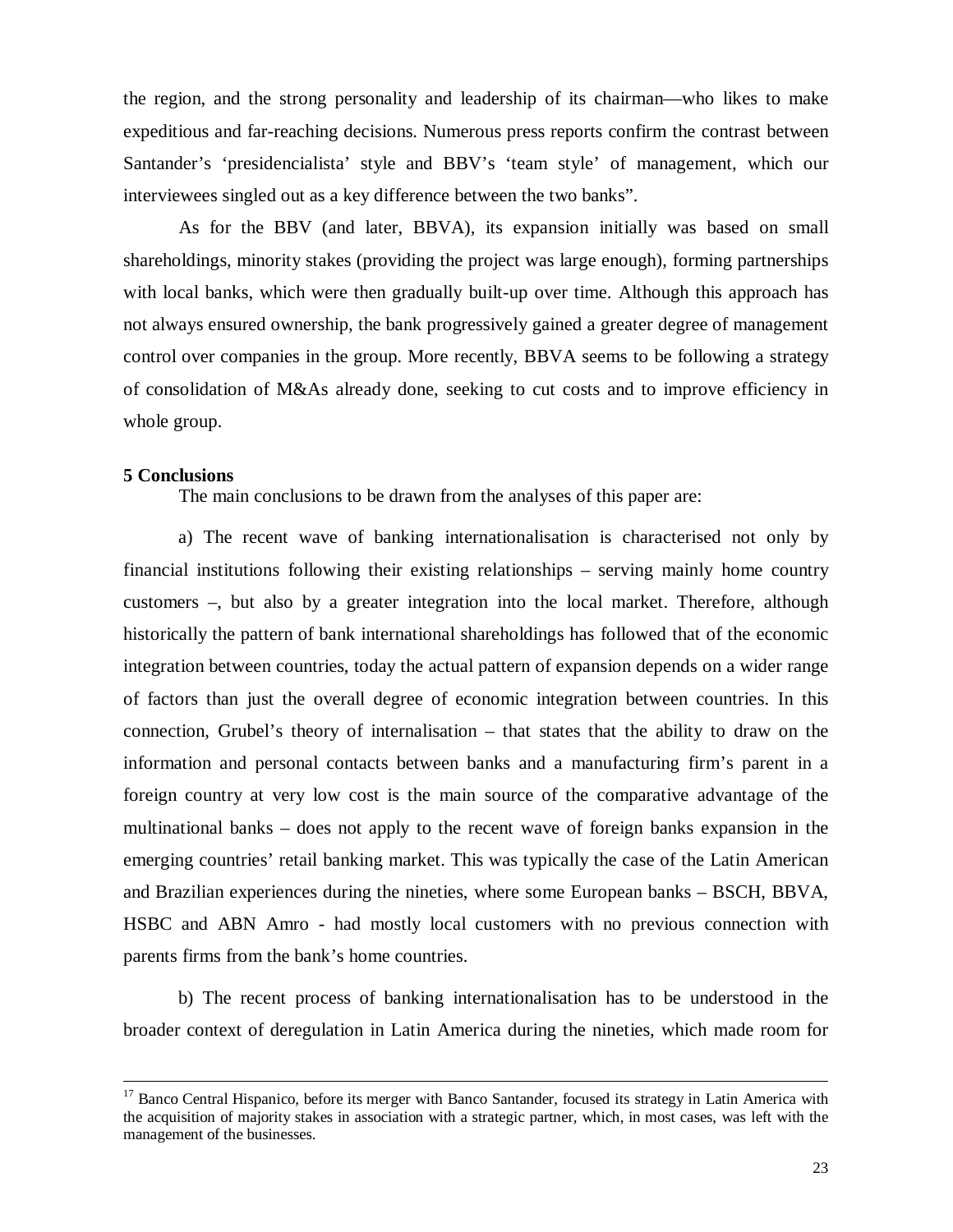the entry of foreign companies into key economic sectors, such as banking, telecommunications and utilities. This process resulted from both the privatisation of stateowned companies, including state-owned banks, and the greater flexibility of legal restrictions concerning the presence of foreign banks in domestic banking sectors.

c) According to Focarelli and Pozzolo (2000), banks operating in countries where the banking sector is larger and more profitable should be able to export a superior skill and, therefore, be more likely to expand their activities abroad. Indeed, all the biggest European banks in Latin America – BSCH, BBVA, HSBC and ABN Amro – have recently increased their market share in their domestic markets via mergers and acquisitions, attaining top (or important) positions in these markets. Expanding abroad is not only a source of earnings diversification for these banks, but also a way to strengthen their position in the European banking market under the competitive pressure of economic and monetary union.

d) There are some common features in the strategies of the biggest European banks in Latin America. ABN Amro, in the Dutch market, and BSCH and BBVA, in the Spanish market, grew substantially in their domestic market-pursuing growth strategies based on M&As in order to obtain a leadership position in their national markets. This policy allowed them to increase their competitiveness and to reach the necessary size to develop their international expansion. After they consolidated their positions in their domestic market, they expanded abroad, probably preparing themselves for an increase in European competition under the context of the economic and monetary union. ABN Amro, BSCH and BBVA are big banks in small or medium highly concentrated systems that are increasingly expanding their operations to other geographical markets, since domestic alternatives are limited. On the other hand, HSBC, one of the largest banking and financial services organisations in the world, has a more global internationalisation strategy.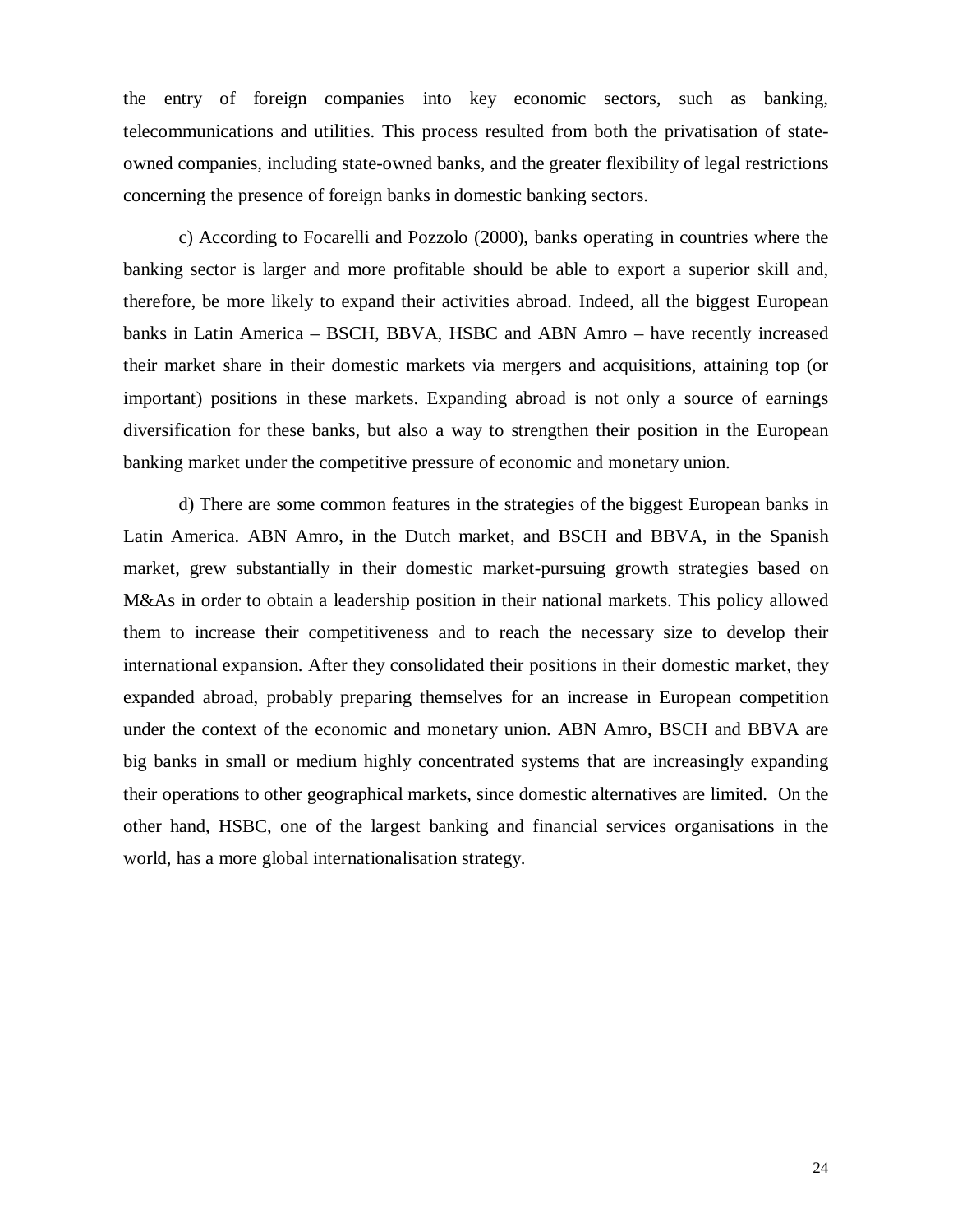#### **References**

- Aliber, R.Z. (1984). "International banking: a survey". *Journal of Money, Credit and Banking,* vol. 16, no. 4, pp. 661-678, November.
- Belaisch, A., L.Kodres, J.Levy, and A.Ubide (2001). "Euro-area banking at the crossroads". *IMF Working Paper* no. 01/28.
- Berger, A.N., R. DeYoung, H. Genay, and G.F. Udell (2000). "Globalization of financial institutions: evidence from cross-border banking performance", mimeo.
- Calderon, A., and R. Casilda (2000). "La estrategia de los bancos espanoles en América Latina". *Revista de la CEPAL*, no. 70, pp. 71-89, April.
- Carvalho, F.C. (2000). "New competitive strategies of foreign banks in large emerging economies: the case of Brazil", *Banca Nazionale del Lavoro Quaterly Review*, no. 213, pp. 135-169, June.

\_\_\_\_\_\_\_\_\_\_\_ (2002). "The recent expansion of foreign banks in Brazil: first results". *Latin American Business Review*, vol. 3, no. 4, 2002 (forthcoming).

- Caves, R. (1971). "International corporations: the industrial economics of foreign investment". *Economica*, no. 38, pp.1-27, February.
- Chase Manhattan (2000). *The Chase Guide to Bank Bonds: Brazil.* London: Chase Manhattan.
- Correa, E. (2002). Mexico and Latin American countries: banks and financial crisis. Paper presented in the Seventh International Post Keynesian Conference. University of Missouri, Kansas City, July.
- Dages, B.G., L. Goldberg, and D. Kinney (2000). "Foreign and domestic bank participation in emerging markets: lessons from Mexico and Argentina". *FRBNY Economic Policy Review*, pp. 17-36, September.
- Deminguc-Kunt, A., and H. Huizinga (1998). "Determinants of commercial bank interest margins and profitability: some international evidence". *World Bank Discussion Paper,* no. 1900, March.
- ECLAC (2000). *Foreign Investment in Latin America and the Caribbean 1999 Report.* Santiago: Chile.
- ECLAC (2001). *Foreign Investment in Latin America and the Caribbean 2000 Report.* Santiago: Chile.
- Focarelli,D., and A.Pozzolo (2000). "The determinants of cross-border bank shareholdings: an analysis with bank-level data from OECD countries". Unpublished manuscript.
- Freitas, M.C. (1999). "Abertura do sistema bancario ao capital estrangeiro". In *Abertura do Sistema Financeiro no Brasil nos Anos 90*. Sao Paulo, IPEA/Fapesp.
- Grubel, H. (1977). "The theory of multinational banking". *Banca Nazionale del Lavoro Quarterly Review,* no. 123, pp. 349-363, December.
- Guillen, M.F., and A. E. Tschoegl (1999). "At last the internationalization of retail banking? The case of the Spanish banks in Latin America". *Working Paper* no. 99-41. Philadelphia, The Wharton School/University of Pennsylvania.
- Hawkins, J., and D. Mihaljek (2001). "The banking industry in the emerging markets economies: competition, consolidation and systemic stability". *BIS Papers* no. 4.
- Kindleberger, C. P. (1969). *American Business Abroad: Six Lectures on Direct Investment.* New Haven: Yale University Press.